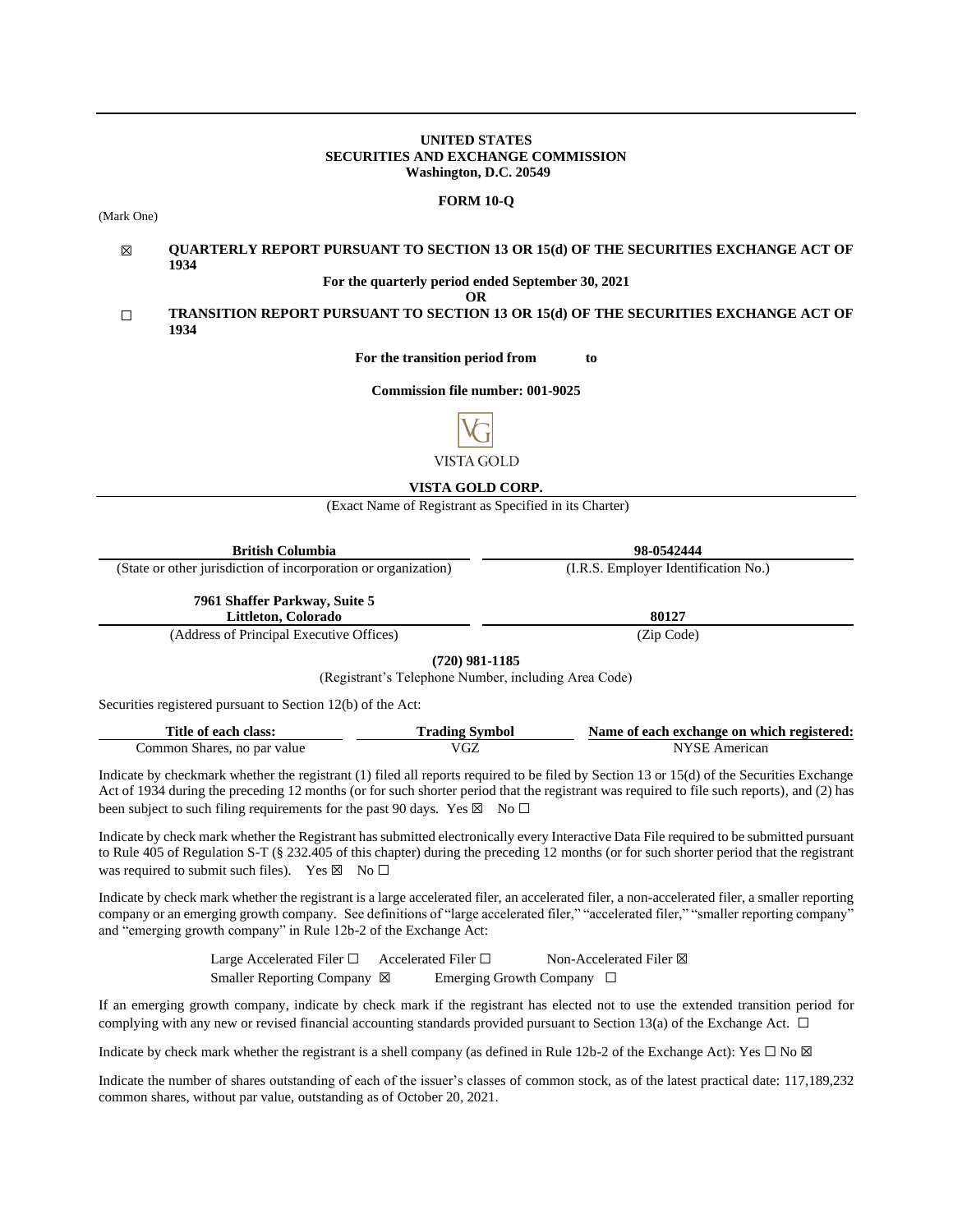## **VISTA GOLD CORP. (An Exploration Stage Enterprise) FORM 10-Q For the Quarter Ended September 30, 2021 INDEX**

|                                                                         | Page |  |  |  |  |
|-------------------------------------------------------------------------|------|--|--|--|--|
| <b>PART I – FINANCIAL INFORMATION</b>                                   |      |  |  |  |  |
| ITEM 1. CONDENSED CONSOLIDATED FINANCIAL STATEMENTS                     |      |  |  |  |  |
| ITEM 2. MANAGEMENT'S DISCUSSION AND ANALYSIS OF FINANCIAL CONDITION AND | 13   |  |  |  |  |
| RESULTS OF OPERATIONS                                                   |      |  |  |  |  |
| <b>ITEM 4. CONTROLS AND PROCEDURES</b>                                  | 25   |  |  |  |  |
| <b>PART II – OTHER INFORMATION</b>                                      |      |  |  |  |  |
| ITEM 1. LEGAL PROCEEDINGS                                               | 26   |  |  |  |  |
| <b>ITEM 1A. RISK FACTORS</b>                                            | 26   |  |  |  |  |
| ITEM 2. UNREGISTERED SALES OF EQUITY SECURITIES AND USE OF PROCEEDS     | 26   |  |  |  |  |
| <b>ITEM 3. DEFAULTS UPON SENIOR SECURITIES</b>                          | 27   |  |  |  |  |
| ITEM 4. MINE SAFETY DISCLOSURE                                          | 27   |  |  |  |  |
| <b>ITEM 5. OTHER INFORMATION</b>                                        | 27   |  |  |  |  |
| <b>ITEM 6. EXHIBITS</b>                                                 | 28   |  |  |  |  |
| <b>SIGNATURES</b>                                                       |      |  |  |  |  |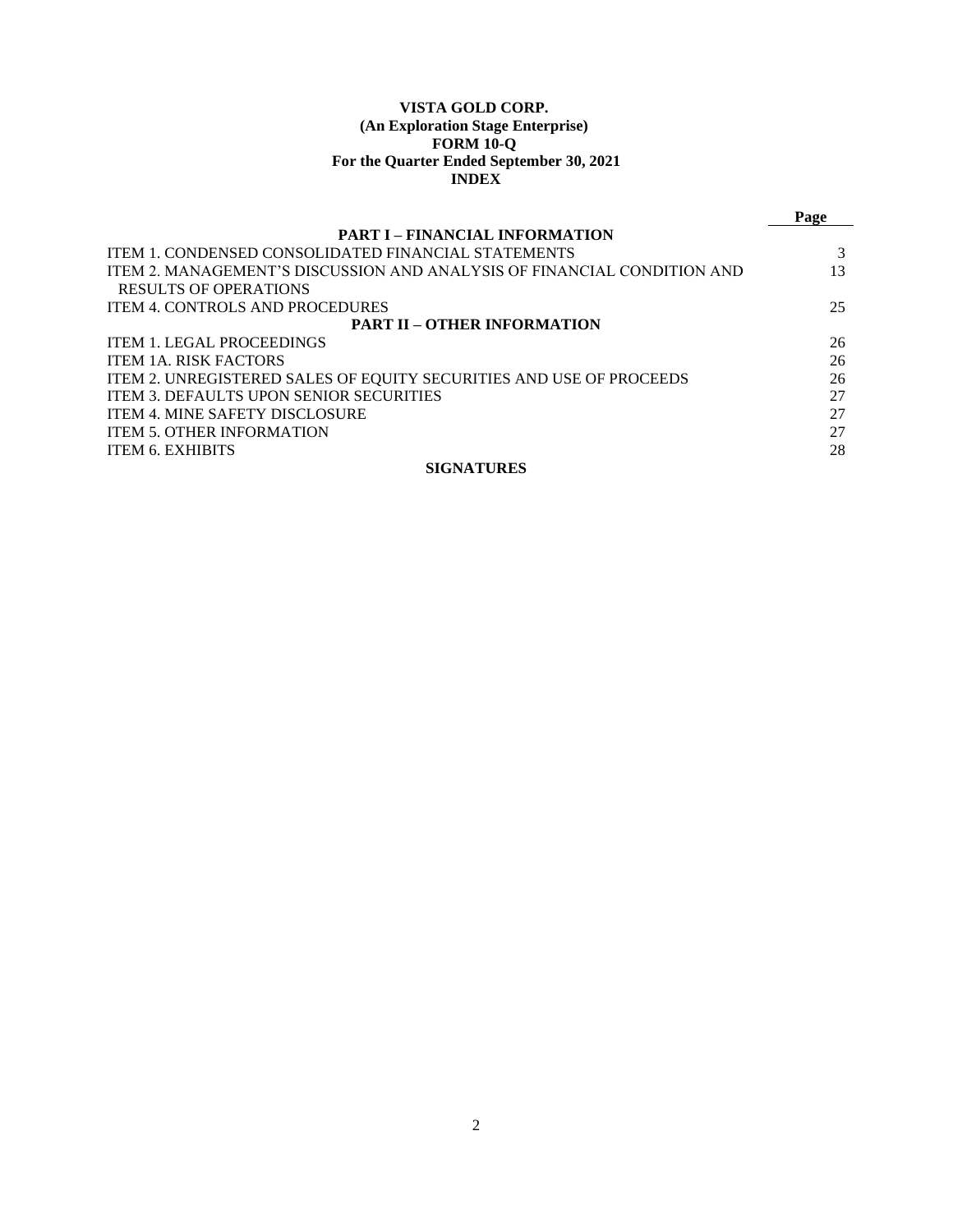# <span id="page-2-1"></span><span id="page-2-0"></span>**PART I**

## **ITEM 1. CONDENSED CONSOLIDATED FINANCIAL STATEMENTS.**

### **VISTA GOLD CORP. UNAUDITED CONDENSED CONSOLIDATED BALANCE SHEETS (Dollar amounts in U.S. dollars and in thousands, except shares)**

**September 30, December 31, 2021 2020** Assets: Current assets: Cash and cash equivalents  $$ 16,018 \text{ } $ 7,762$ Short-term investments (Note 3) and the state of the state of the state of the state of the 400 and 400 and 400 and 400 and 400 and 400 and 400 and 400 and 400 and 400 and 400 and 400 and 400 and 400 and 400 and 400 and 40 Other investments, at fair value (Note 3) 334 293 Other current assets 461 952 Total current assets 16,813 9,407 Non-current assets: Mineral properties (Note 4) 2,146 2,146 Plant and equipment, net (Note 5) 5,712 5,643 Right-of-use assets  $\frac{19}{7,877}$   $\frac{34}{7,873}$ Total non-current assets 7,823  $\text{Total assets}$   $\text{\$}$  24,690 \$ 17,230 Liabilities and Shareholders' Equity: Current liabilities: Accounts payable  $\frac{1}{356}$   $\frac{1}{356}$   $\frac{1}{356}$   $\frac{356}{356}$ Accrued liabilities and other 1,035 702 Deferred option gain (Note 4) 383 68 Total current liabilities  $1,126$ Non-current liabilities: Provision for environmental liability (Note 7) 240 240 240 Other liabilities 27 13

Commitments and contingencies (Note 8)

| 474.021   | 460,501    |
|-----------|------------|
| (451,571) | (444, 650) |
| 22,450    | 15,851     |
| 24.690    | 17,230     |
|           |            |

Total non-current liabilities 267 253 Total liabilities 2,240 1,379

#### Approved by the Board of Directors

| /s/ Tracy A. Stevenson | /s/ John M. Clark |
|------------------------|-------------------|
| Tracy A. Stevenson     | John M. Clark     |
| Director               | Director          |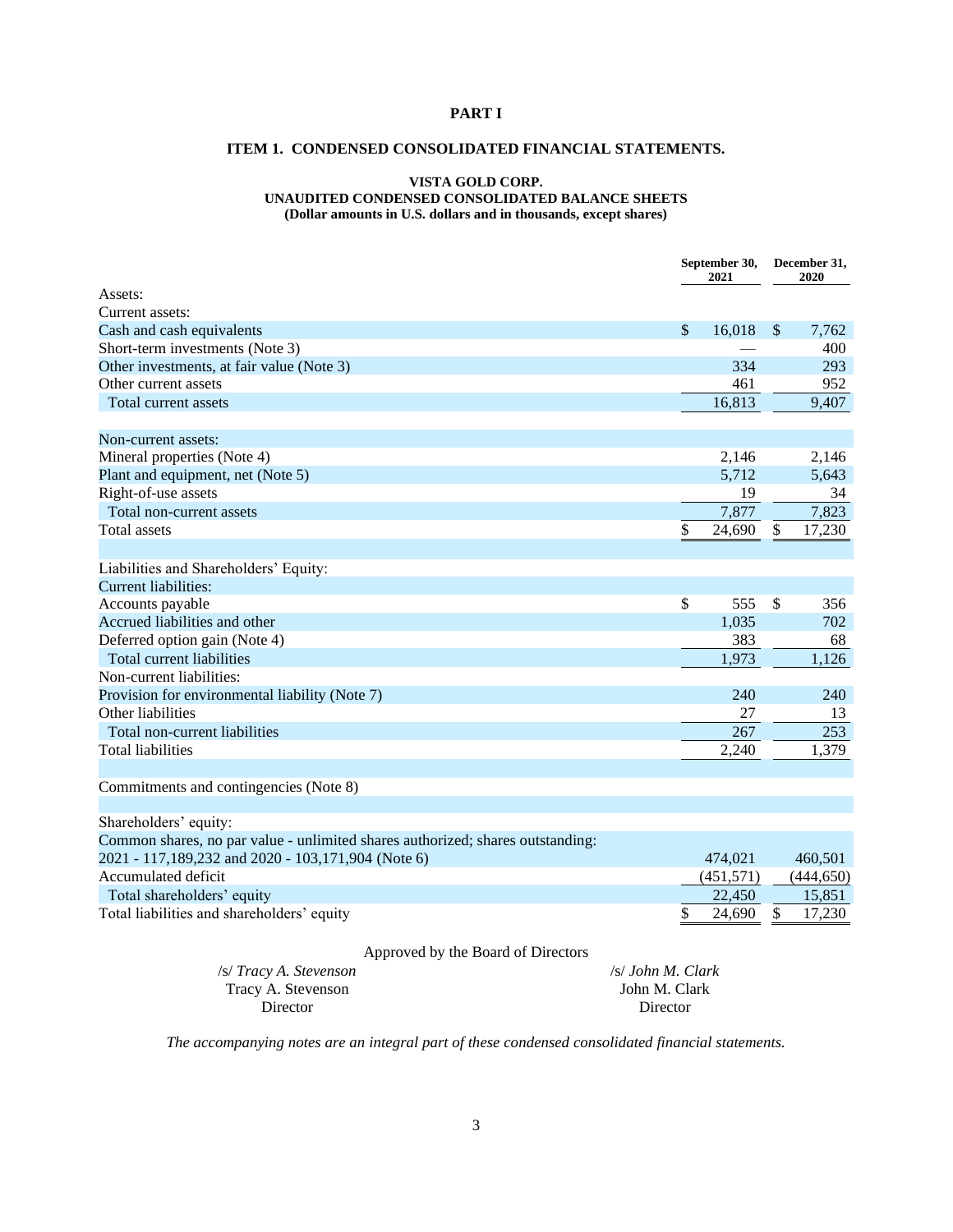#### **VISTA GOLD CORP. UNAUDITED CONDENSED CONSOLIDATED STATEMENTS OF INCOME/(LOSS) (Dollar amounts in U.S. dollars and in thousands, except shares and per share data)**

|                                                                 | Three Months Ended September 30, |        |                       | Nine Months Ended September 30, |         |              |             |
|-----------------------------------------------------------------|----------------------------------|--------|-----------------------|---------------------------------|---------|--------------|-------------|
|                                                                 | 2021                             | 2020   |                       |                                 | 2021    |              | 2020        |
| Operating income/(expense):                                     |                                  |        |                       |                                 |         |              |             |
| Gain on disposal of mineral property interests, net (Note 4) \$ |                                  |        | 3,540<br>\$           | S                               | 2,100   | \$           | 6,108       |
| Exploration, property evaluation and holding costs              | (2,269)                          |        | (1,034)               |                                 | (6,006) |              | (2,942)     |
| Corporate administration                                        |                                  | (818)  | (891)                 |                                 | (3,064) |              | (3, 144)    |
| Depreciation and amortization                                   |                                  | (13)   | (11)                  |                                 | (36)    |              | (34)        |
| Total operating income/(expense)                                | (3,100)                          |        | 1,604                 |                                 | (7,006) |              | (12)        |
| Non-operating income:                                           |                                  |        |                       |                                 |         |              |             |
| Gain/(loss) on other investments (Note 3)                       |                                  | (6)    | 2,437                 |                                 | 41      |              | 2,407       |
| Interest income                                                 |                                  |        |                       |                                 |         |              | 15          |
| Other income                                                    |                                  | 36     | 178                   |                                 | 42      |              | 212         |
| Total non-operating income                                      |                                  | 31     | 2,616                 |                                 | 85      |              | 2,634       |
| Income/(loss) before income taxes                               | (3,069)                          |        | 4,220                 |                                 | (6,921) |              | 2,622       |
| Net income/(loss)                                               | (3,069)                          |        | $\mathbb{S}$<br>4,220 | S                               | (6,921) | \$           | 2,622       |
| Basic:                                                          |                                  |        |                       |                                 |         |              |             |
| Weighted average number of shares outstanding                   | 115,586,268                      |        | 102,368,232           | 107,929,202                     |         |              | 101,482,849 |
| Net income/(loss) per share                                     | \$                               | (0.02) | \$<br>0.05            | S                               | (0.06)  | $\mathbb{S}$ | 0.03        |
| Diluted:                                                        |                                  |        |                       |                                 |         |              |             |
| Weighted average number of shares outstanding                   | 115,586,268                      |        | 105,504,340           | 107,929,202                     |         |              | 103,992,868 |
| Net income/(loss) per share                                     | \$                               | (0.02) | \$<br>0.05            | \$                              | (0.06)  | \$           | 0.03        |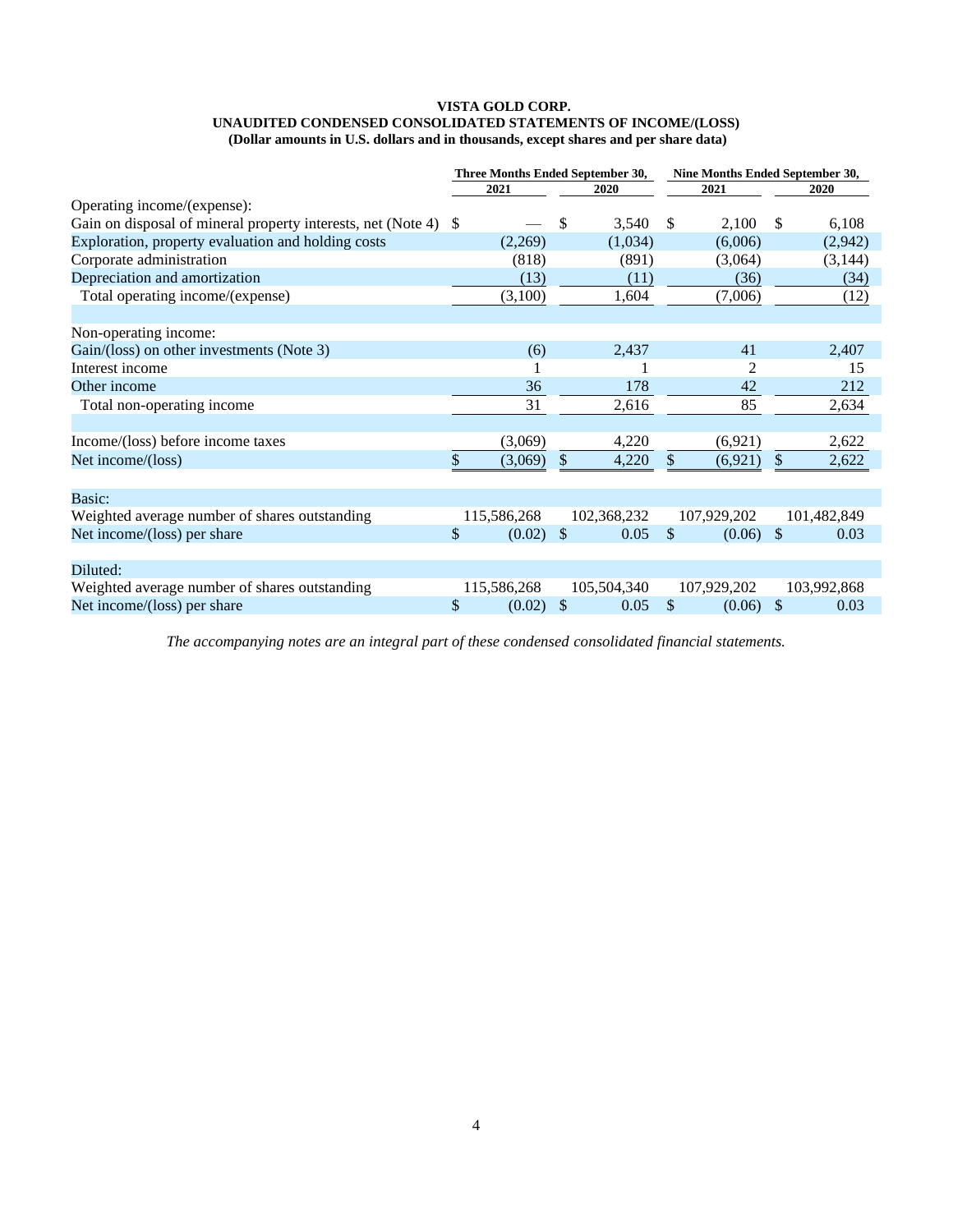#### **VISTA GOLD CORP. UNAUDITED CONDENSED CONSOLIDATED STATEMENTS OF SHAREHOLDERS' EQUITY (Dollar amounts in U.S. dollars and in thousands, except shares)**

|                                                     | Common<br><b>Shares</b> | Amount    |              | Accumulated<br><b>Deficit</b> |               | <b>Total</b><br>Shareholders'<br><b>Equity</b> |
|-----------------------------------------------------|-------------------------|-----------|--------------|-------------------------------|---------------|------------------------------------------------|
| <b>Balances at July 1, 2020</b>                     | 102,096,256             | \$459,055 | $\mathbb{S}$ | (446, 668)                    | $\mathcal{S}$ | 12,387                                         |
| Shares issued, net of offering costs (Note 6)       | 509,315                 | 629       |              |                               |               | 629                                            |
| Shares issued (RSUs vested, net of shares withheld) |                         |           |              |                               |               |                                                |
| (Note 6)                                            | 79,133                  | (27)      |              |                               |               | (27)                                           |
| Stock-based compensation (Note 6)                   |                         | 165       |              |                               |               | 165                                            |
| Net income                                          |                         |           |              | 4,220                         |               | 4,220                                          |
| <b>Balances at September 30, 2020</b>               | 102,684,704             | \$459,822 |              | (442, 448)                    | \$            | 17,374                                         |
| <b>Balances at July 1, 2021</b>                     | 104,909,837             | \$461,560 | \$           | (448,502)                     | -S            | 13,058                                         |
| Shares issued, net of offering costs (Note 6)       | 12,272,730              | 12,323    |              |                               |               | 12,323                                         |
| Shares issued (RSUs vested, net of shares withheld) |                         |           |              |                               |               |                                                |
| (Note 6)                                            | 6,665                   | (5)       |              |                               |               | (5)                                            |
| Stock-based compensation (Note 6)                   |                         | 143       |              |                               |               | 143                                            |
| Net loss                                            |                         |           |              | (3,069)                       |               | (3,069)                                        |
| <b>Balances at September 30, 2021</b>               | 117,189,232             | \$474,021 | \$           | (451, 571)                    | \$            | 22,450                                         |

|                                                     |               |           |               |                |               | <b>Total</b>  |
|-----------------------------------------------------|---------------|-----------|---------------|----------------|---------------|---------------|
|                                                     | Common        |           |               | Accumulated    |               | Shareholders' |
|                                                     | <b>Shares</b> | Amount    |               | <b>Deficit</b> |               | <b>Equity</b> |
| <b>Balances at January 1, 2020</b>                  | 100,698,124   | \$457,716 | $\mathcal{S}$ | (445,070)      | <sup>\$</sup> | 12,646        |
| Shares issued, net of offering costs (Note 6)       | 1,541,134     | 1,436     |               |                |               | 1,436         |
| Shares issued (RSUs vested, net of shares withheld) |               |           |               |                |               |               |
| (Note 6)                                            | 395,446       | (124)     |               |                |               | (124)         |
| Shares issued (exercise of stock options) (Note 6)  | 50,000        | 37        |               |                |               | 37            |
| Stock-based compensation (Note 6)                   |               | 757       |               |                |               | 757           |
| Net income                                          |               |           |               | 2,622          |               | 2,622         |
| <b>Balances at September 30, 2020</b>               | 102,684,704   | \$459,822 |               | (442, 448)     | \$            | 17,374        |
|                                                     |               |           |               |                |               |               |
| <b>Balances at January 1, 2021</b>                  | 103,171,904   | \$460.501 | <sup>\$</sup> | (444.650)      | <sup>\$</sup> | 15,851        |
| Shares issued, net of offering costs (Note 6)       | 13,071,000    | 13,194    |               |                |               | 13,194        |
| Shares issued (RSUs vested, net of shares withheld) |               |           |               |                |               |               |
| (Note 6)                                            | 946,328       | (401)     |               |                |               | (401)         |
| Stock-based compensation (Note 6)                   |               | 727       |               |                |               | 727           |
| Net loss                                            |               |           |               | (6,921)        |               | (6,921)       |
| <b>Balances at September 30, 2021</b>               | 117,189,232   | \$474,021 |               | (451, 571)     | \$            | 22,450        |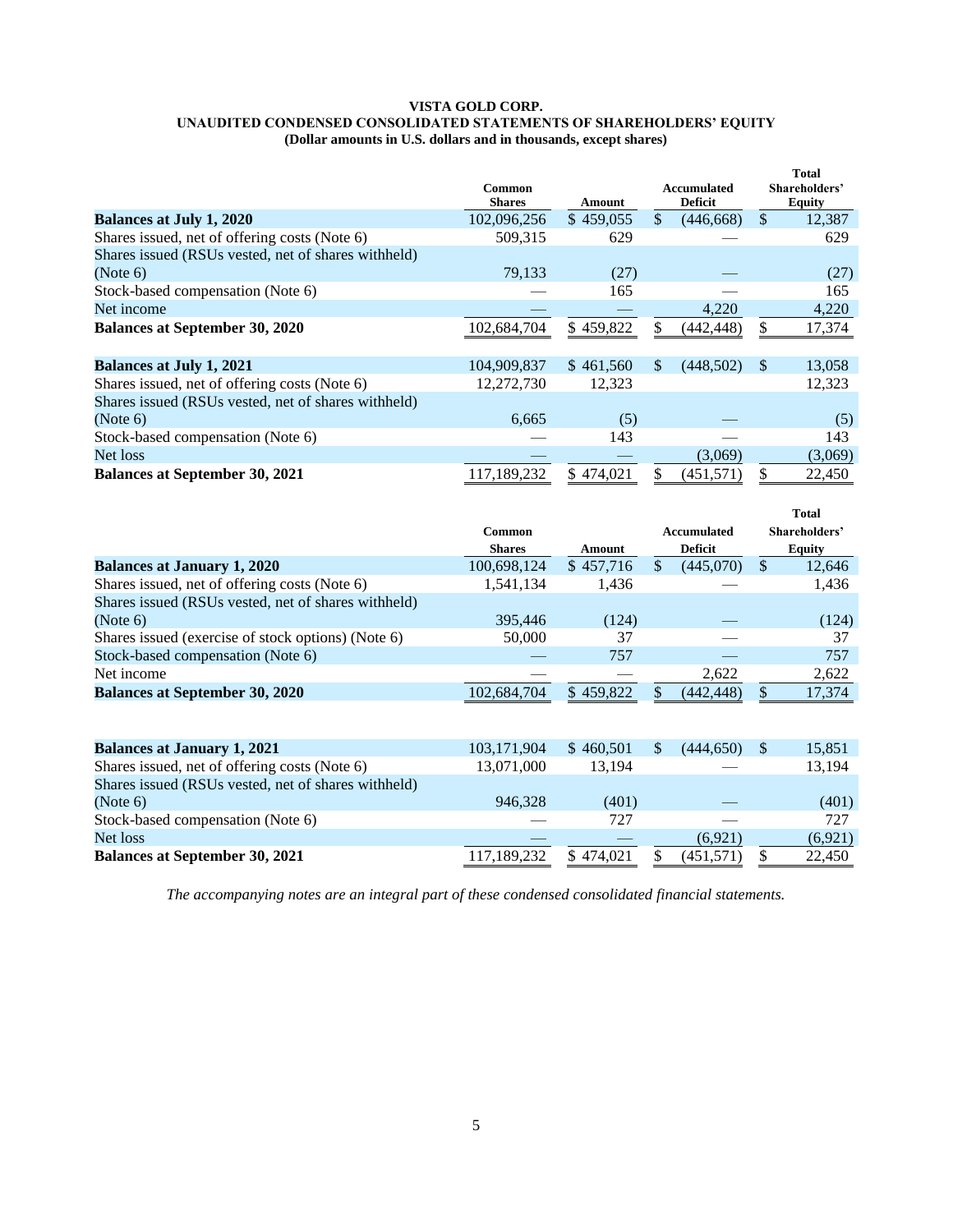### **VISTA GOLD CORP. UNAUDITED CONDENSED CONSOLIDATED STATEMENTS OF CASH FLOWS (Dollar amounts in U.S. dollars and in thousands)**

|                                                                            | Nine Months Ended September 30, |          |               |         |  |
|----------------------------------------------------------------------------|---------------------------------|----------|---------------|---------|--|
|                                                                            |                                 | 2021     |               | 2020    |  |
| Cash flows from operating activities:                                      |                                 |          |               |         |  |
| Net income/(loss)                                                          | \$                              | (6,921)  | \$            | 2,622   |  |
| Adjustments to reconcile net income/(loss) to net cash used in operations: |                                 |          |               |         |  |
| Depreciation and amortization                                              |                                 | 36       |               | 34      |  |
| Stock-based compensation                                                   |                                 | 727      |               | 757     |  |
| Gain on disposal of mineral property interests, net                        |                                 | (2,100)  |               | (6,108) |  |
| Gain on other investments                                                  |                                 | (41)     |               | (2,407) |  |
| Change in working capital account items:                                   |                                 |          |               |         |  |
| Other current assets                                                       |                                 | 300      |               | 292     |  |
| Accounts payable, accrued liabilities and other                            |                                 | 561      |               | 112     |  |
| Net cash used in operating activities                                      |                                 | (7, 438) |               | (4,698) |  |
| Cash flows from investing activities:                                      |                                 |          |               |         |  |
| Proceeds from sales of marketable securities                               |                                 |          |               | 5,788   |  |
| Disposition/(acquisitions) of short-term investments, net                  |                                 | 400      |               | (789)   |  |
| Additions to plant and equipment                                           |                                 | (105)    |               |         |  |
| Proceeds from option/sale agreements, net                                  |                                 | 2,415    |               | 3,048   |  |
| Net cash provided by investing activities                                  |                                 | 2,710    |               | 8,047   |  |
| Cash flows from financing activities:                                      |                                 |          |               |         |  |
| Proceeds from equity financing, net                                        |                                 | 13,385   |               | 1,436   |  |
| Payment of taxes from withheld shares                                      |                                 | (401)    |               | (124)   |  |
| Proceeds from exercise of stock options                                    |                                 |          |               | 37      |  |
| Net cash provided by financing activities                                  |                                 | 12,984   |               | 1,349   |  |
|                                                                            |                                 |          |               |         |  |
| Net increase in cash and cash equivalents                                  |                                 | 8,256    |               | 4,698   |  |
| Cash and cash equivalents, beginning of period                             |                                 | 7,762    |               | 1,408   |  |
| Cash and cash equivalents, end of period                                   | \$                              | 16,018   | $\mathcal{S}$ | 6,106   |  |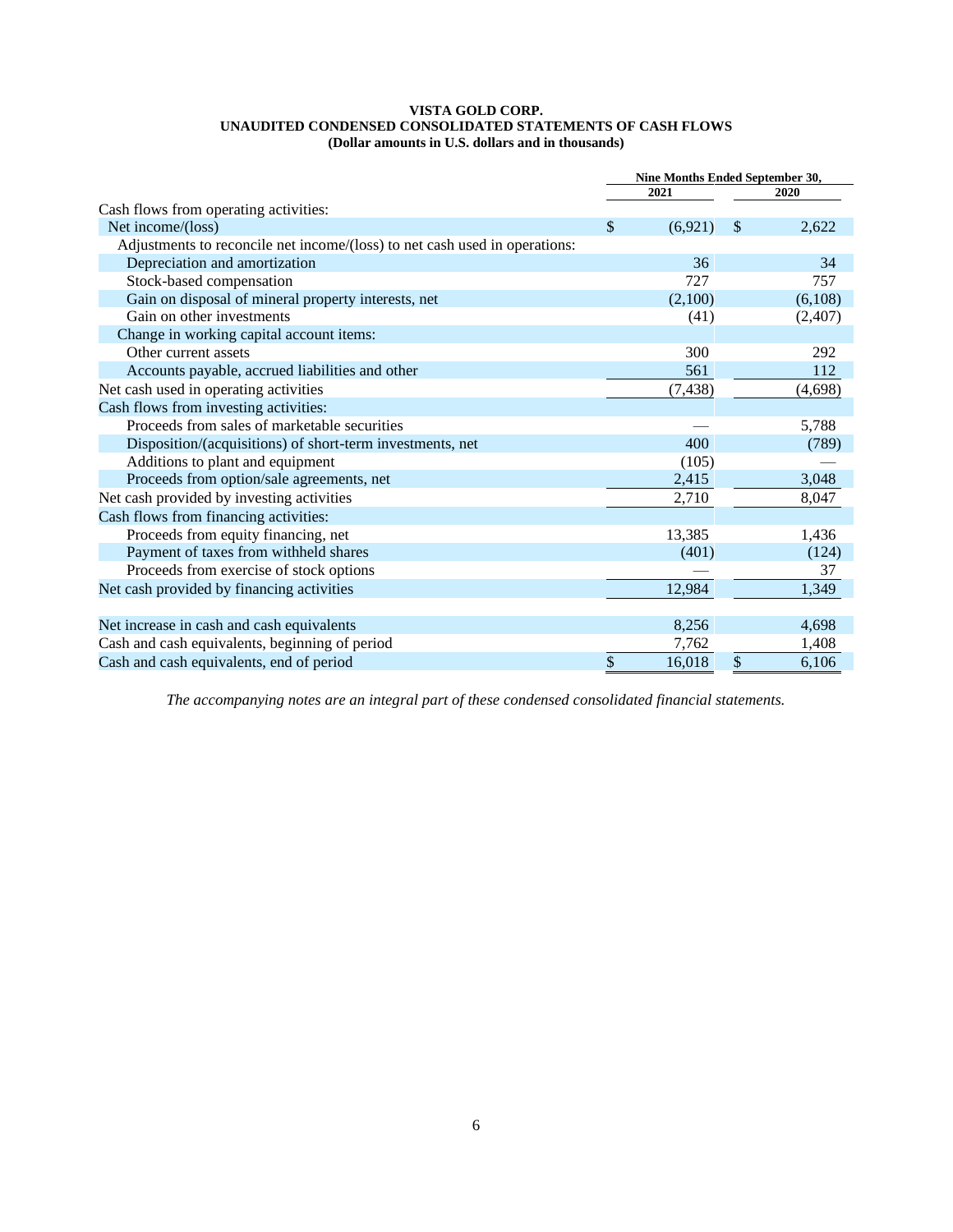## **VISTA GOLD CORP. NOTES TO UNAUDITED CONDENSED CONSOLIDATED FINANCIAL STATEMENTS (Dollar amounts in U.S. dollars and in thousands, except share-related amounts)**

## **1.** *Nature of Operations and Basis of Presentation*

Vista Gold Corp. and its subsidiaries (collectively, "Vista," the "Company," "we," "our," or "us") operate in the gold mining industry. We focus on evaluation, acquisition, exploration and advancement of gold exploration and potential development projects, which may lead to gold production or value adding strategic transactions such as earn-in right agreements, option agreements, leases to third parties, joint venture arrangements with other mining companies, or outright sales of assets for cash and/or other consideration. We look for opportunities to improve the value of our gold projects through exploration drilling and/or technical studies focused on demonstrating the economic and technical feasibility of our projects. We do not currently generate cash flows from mining operations.

The Company's flagship asset is its 100% owned Mt Todd gold project ("Mt Todd" or the "Project") in Northern Territory, Australia. Vista held other non-core assets at September 30, 2021, including royalty interests in the United States and Indonesia, mill equipment not in use and listed for sale, and listed equity securities.

The interim Condensed Consolidated Financial Statements ("interim statements") of the Company are unaudited. In the opinion of management, all adjustments and disclosures necessary for a fair presentation of these interim statements have been included. The results reported in these interim statements are not necessarily indicative of the results that may be reported for the entire year. These interim statements should be read in conjunction with the Company's Consolidated Financial Statements for the year ended December 31, 2020 as filed with the United States Securities and Exchange Commission and Canadian securities regulatory authorities on Form 10-K (the "2020 Financial Statements"). The yearend balance sheet data was derived from the Company's audited financial statements and, in accordance with the instructions to Form 10-Q, certain information and footnote disclosures required by United States generally accepted accounting principles have been condensed or omitted.

References to \$ are to United States dollars and A\$ are to Australian dollars.

### *2. Significant Accounting Policies*

Significant accounting policies are included in the 2020 Financial Statements.

#### *3. Short-term and Other Investments*

### *Short-term investments*

As of September 30, 2021 and December 31, 2020, the amortized cost basis of our short-term investments was \$nil and \$400, respectively, which approximated fair value. Short-term investments at December 31, 2020 were comprised of U.S. government treasury securities, which had maturity dates on the date of purchase greater than 90 days but less than one year. Investments with maturity dates of 90 days or less were included in cash and cash equivalents.

#### *Other investments*

The Company's investment in 1,333,334 common shares of Nusantara Resources Limited ("Nusantara" and "Nusantara Shares") was recorded at fair value in the Unaudited Condensed Consolidated Balance Sheet at September 30, 2021 and December 31, 2020. Vista also held common shares of Midas Gold Corp. ("Midas Gold Shares") during a portion of 2020; all Midas Gold Shares were sold prior to 2021. The fair value of other investments was \$334 and \$293 at September 30, 2021 and December 31, 2020, respectively.

Changes in fair value of the Nusantara Shares and Midas Gold Shares, representing unrealized gains (losses), were recorded in the Unaudited Condensed Consolidated Statements of Income/(Loss) in the period in which the changes occurred. No listed securities in other investments were sold during the three and nine months ended September 30, 2021. During the three months ended September 30, 2020, the Company sold its remaining 4,667,615 Midas Gold Shares for net proceeds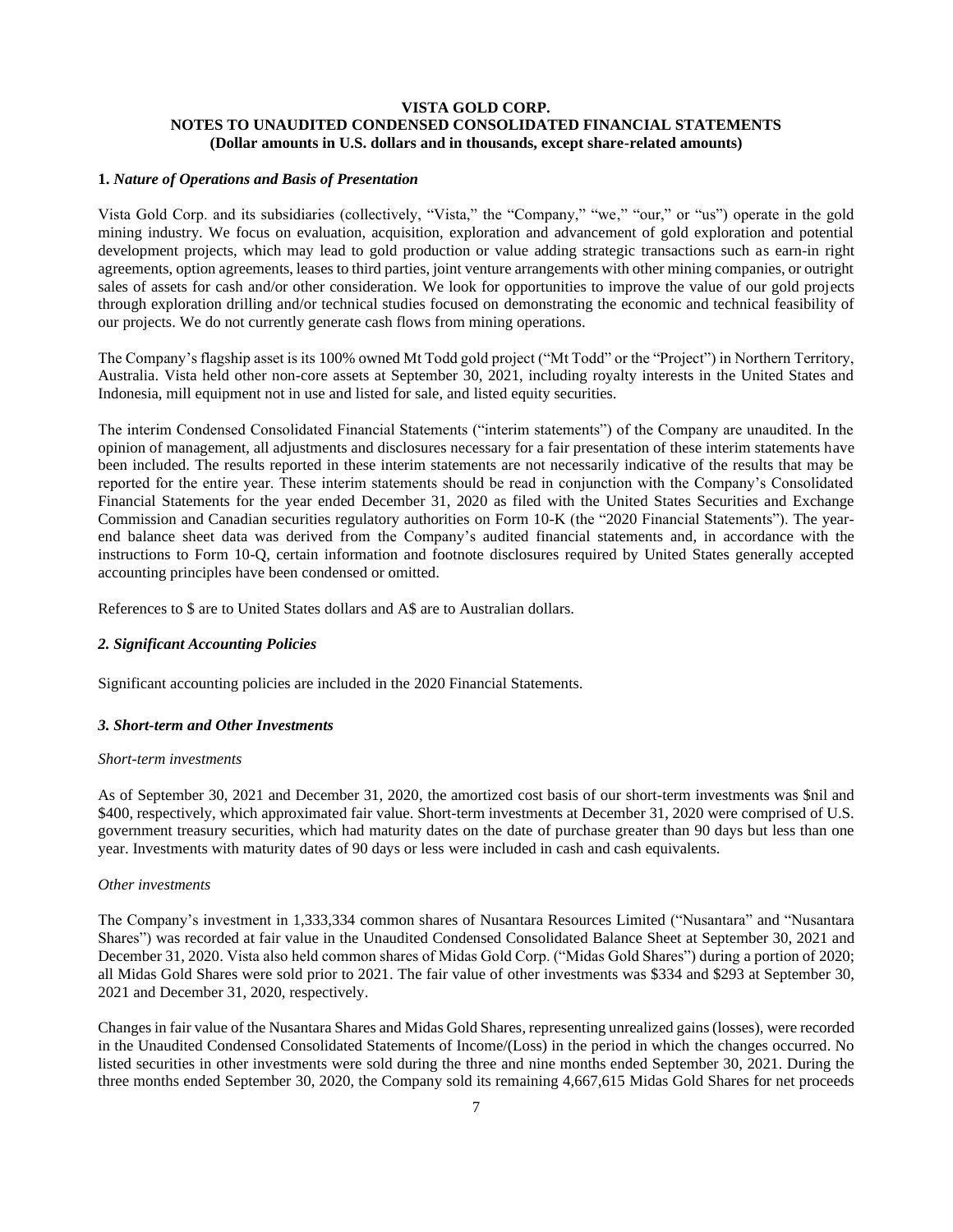of \$4,835, at a gain of \$2,454 based on the most recent measurement period of June 30, 2020. During the nine months ended September 30, 2020, the Company sold 6,882,115 Midas Gold Shares for net proceeds of \$5,788, at a gain of \$2,574 based on the most recent measurement periods of June 30, 2020, March 31, 2020 and December 31, 2019.

On September 22, 2021, the shareholders of Nusantara approved a scheme of arrangement whereby PT Indika Mineral Investindo offered to acquire all issued shares of Nusantara for A\$0.35 per share. The transaction closed on October 6, 2021, resulting in Vista receiving \$339 upon tendering its Nusantara Shares.

## **4.** *Mineral Properties*

## *Mt Todd, Northern Territory, Australia*

The capitalized mineral property values are as follows:

|                    | At September 30, 2021 |     | <b>At December 31, 2020</b> |
|--------------------|-----------------------|-----|-----------------------------|
| Mt Todd, Australia |                       | 146 | 146                         |

Vista acquired Mt Todd in March 2006. Transaction-related costs of \$2,146 were capitalized as mineral properties. This amount included the purchase price and related transaction costs. Since 2006, the Company has systematically advanced the Project through exploration, metallurgical testing, engineering, and environmental/operational permitting activities conducted in addition to ongoing site management activities. Costs associated with these activities were charged to expense as incurred. See Note 8 for commitments to the Jawoyn Association Aboriginal Corporation (the "Jawoyn Association").

## *Guadalupe de Los Reyes, Sinaloa, Mexico*

In July 2020, the Company completed the sale of the Guadalupe de los Reyes gold and silver project ("Los Reyes") to Prime Mining Corporation ("Prime Mining"). Under the terms of sale, Prime Mining was required to make additional payments to Vista of \$2,100 in lieu of Vista being granted certain royalty and back-in rights. Prime Mining paid \$1,100 in January 2021 and \$1,000 in June 2021. Having received these payments as scheduled, Vista has no remaining right to be granted the royalties and back-in right, and Vista recognized a gain on disposal of mineral property interests of \$2,100 during the three months ended June 30, 2021.

## *Awak Mas, Sulawesi, Indonesia*

Vista holds a net smelter return royalty ("NSR") on the Awak Mas project. During 2019, Vista and the holder of Awak Mas amended the original royalty agreement to allow the holder or a nominated party to make a \$2,400 payment to Vista by April 30, 2020 to cancel a 1% NSR on the first 1,250,000 ounces produced at Awak Mas and a 1.25% NSR on the next 1,250,000 ounces produced. The holder of Awak Mas is a subsidiary of Nusantara. On May 5, 2020, the Company received \$2,400 to cancel the related 1% NSR and 1.25% NSR. The gain recognized upon receipt of this payment was \$2,568, which included the \$2,400 payment plus \$168 of previously deferred option gain. The Nusantara subsidiary or a nominated party also had the right to cancel the remaining 1% NSR and 1.25% NSR for an additional payment of \$2,500 by April 30, 2021. Vista and the Nusantara subsidiary agreed in April 2021 to extend the payment date for the remaining \$2,500 to not later than January 31, 2022 upon payment of certain extension fees. Vista received \$315 during the nine months ended September 30, 2021 for extension fees. The gain associated with these fees was deferred until the final royalty payment is received or the extension expires and will be recognized as income at that time. If the holder does not make the final \$2,500 payment by not later than January 31, 2022, Vista will retain the remaining royalty interests.

See Note 3 regarding the Company's tender of its Nusantara Shares in connection with the sale of Nusantara. This transaction had no effect on the terms of the agreement between Vista and the Nusantara subsidiary.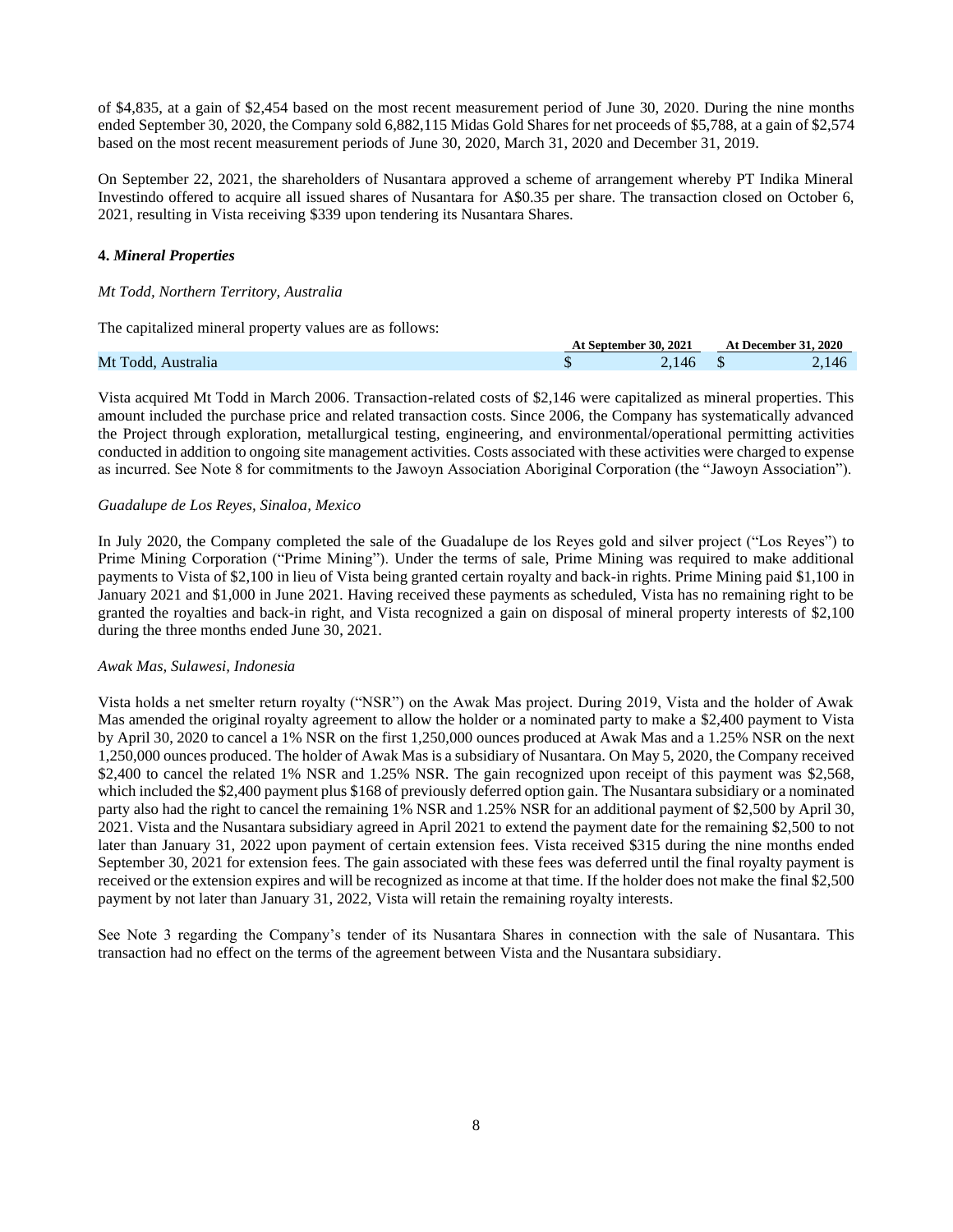## **5.** *Plant and Equipment*

|                             | September 30, 2021 |  |                     |  |            |       | <b>December 31, 2020</b> |            |
|-----------------------------|--------------------|--|---------------------|--|------------|-------|--------------------------|------------|
|                             | Accumulated        |  |                     |  |            |       | Accumulated              |            |
|                             | Cost               |  | <b>Depreciation</b> |  | <b>Net</b> | Cost  | <b>Depreciation</b>      | <b>Net</b> |
| Mt Todd, Australia          | 5.411              |  | 5.199               |  | 212        | 5,306 | 5,163                    | 143        |
| Corporate, United States    | 333                |  | 333                 |  |            | 333   | 333                      |            |
| Used mill equipment, Canada | 5,500              |  |                     |  | 5,500      | 5,500 |                          | 5,500      |
|                             | 244                |  | 5.532               |  |            |       | 5.496                    | 5,643      |

The used mill equipment is not in use and is listed for sale through a third-party mining equipment dealer. This equipment is not classified as held for sale due to uncertainty as to whether a sale can be completed within one year. Management estimated the value of the mill equipment by considering an appraisal as of December 31, 2020 prepared by an independent valuation specialist, recent listings and sales of similar equipment, and general industry and economic conditions.

### **6.** *Common Shares*

### *Equity Financing*

On July 12, 2021, we closed a public offering of 12,272,730 units (the "Units") for net proceeds of \$12,323 (the "2021 Offering"). Each Unit consisted of one common share in the capital of the Company (each a "Common Share') and onehalf of one Common Share purchase warrant (each full warrant, a "Warrant"). A total of 7,408,101 Warrants were issued, including 920,454 Warrants purchased by the underwriters pursuant to an overallotment option and 351,282 Warrants issued to the underwriters as compensation. Each Warrant entitles the holder thereof to purchase one Common Share at a price of \$1.25 per Common Share (subject to adjustment in certain circumstances) and is exercisable for a period of 36 months from the closing date of the 2021 Offering. The Warrants, which are classified as equity, had an aggregate relative fair value of \$2,074 upon the issuance thereof on the closing date. The relative fair value of Warrants was estimated at the grant date using the Black-Scholes option pricing model using the following assumptions: 1) expected volatility of 70.6%, 2) risk-free rate of 0.43%, 3) expected life of 3 years, and 4) stock price on the closing date of \$0.89 per Common Share. A relative fair value of \$11,426 was allocated to the Common Shares.

Vista is a party to an at-the-market offering agreement (the "ATM Agreement") with H. C. Wainwright & Co., LLC ("Wainwright"), under which the Company may, but is not obligated to, issue and sell Common Shares through Wainwright for aggregate sales proceeds of up to \$10,000 (the "ATM Program"). No securities will be offered in Canada under the ATM Agreement. The ATM Agreement was amended in June 2020 to remain in force until terminated by either party. During the three and nine months ended September 30, 2021 the Company sold nil and 798,270 Common Shares, respectively, under the ATM Program for net proceeds of \$nil and \$871, respectively. During the three and nine months ended September 30, 2020 the Company sold 509,315 and 1,541,134 Common Shares, respectively, under the ATM Program for net proceeds of \$629 and \$1,436, respectively. Each sale under the ATM Agreement was made pursuant to an "at the market offering" as defined in Rule 415 under the United States Securities Act of 1933, as amended. In July 2021, the ATM Program was suspended in conjunction with the public offering of shares. Vista could use the ATM Program in the future following filing and effectiveness of a new shelf registration statement with the Securities and Exchange Commission.

## *Warrants*

Warrant activity is summarized in the following table.

|                          | Warrants<br>outstanding | Weighted<br>average<br>exercise price<br>per share | Weighted<br>average<br>remaining life<br>(vrs.) |
|--------------------------|-------------------------|----------------------------------------------------|-------------------------------------------------|
| As of December 31, 2020  |                         |                                                    |                                                 |
| Issued                   | 7,408,101               | . 25                                               | 3.0                                             |
| As of September 30, 2021 | 7,408,101               | 1.25                                               | 2.8                                             |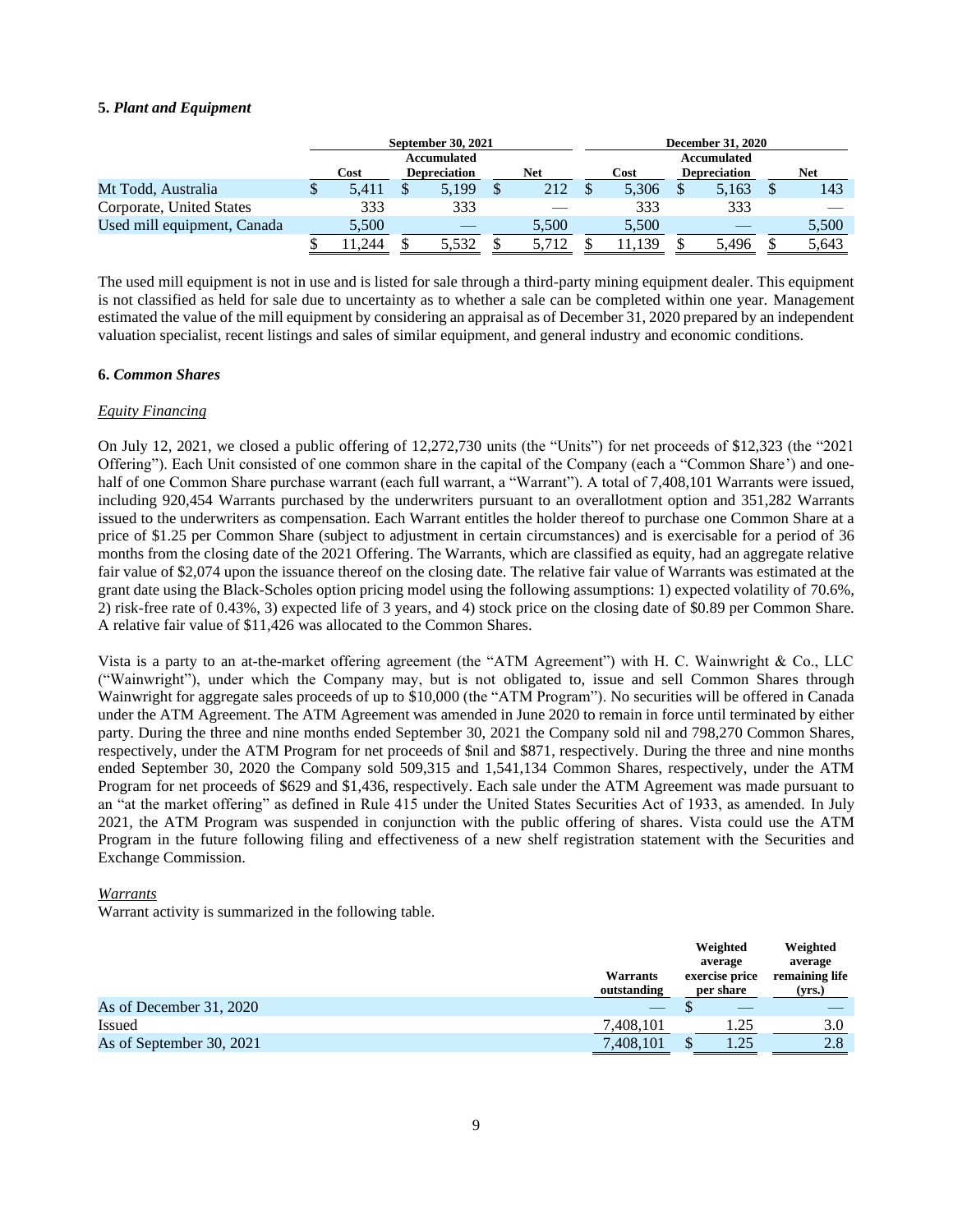### *Stock-Based Compensation*

The Company's stock-based compensation plans include: restricted share units ("RSUs") issuable pursuant to the Company's long-term equity incentive plan, deferred share units ("DSUs") issuable pursuant to the Company's deferred share unit plan ("DSU Plan") and stock options ("Stock Options") issuable under the Company's stock option plan. Stockbased compensation may be issued to our directors, officers, employees and consultants. The maximum number of Common Shares that may be reserved for issuance under the combined stock-based compensation plans is a variable number equal to 10% of the issued and outstanding Common Shares on a non-diluted basis at any particular time. Vista also issued phantom units in 2018 to be settled in cash over a three-year term. Stock-based compensation and phantom units may be granted from time to time at the discretion of the Board of Directors of the Company (the "Board"), with vesting provisions as determined by the Board.

Stock-based compensation expense was:

|                      |    | Three Months Ended September 30, |  |      | Nine Months Ended September 30, |      |   |             |
|----------------------|----|----------------------------------|--|------|---------------------------------|------|---|-------------|
|                      |    | 2021                             |  | 2020 |                                 | 2021 |   | <b>2020</b> |
| <b>RSUs</b>          | Φ  | 143                              |  | 158  |                                 | 512  | S | 489         |
| <b>DSUs</b>          |    |                                  |  |      |                                 | 212  |   | 209         |
| <b>Stock Options</b> |    |                                  |  | −    |                                 |      |   | 59          |
|                      |    | 143                              |  | 165  |                                 | 727  |   | 757         |
|                      |    |                                  |  |      |                                 |      |   |             |
| Phantom units        | \$ | 24)                              |  | 45   |                                 | 26   |   | 79          |

As of September 30, 2021, unrecognized compensation expense for RSUs was \$458 which is expected to be recognized over a weighted average period of 1.2 years.

### *Restricted Share Units*

The following table summarizes RSU activity:

|                                | <b>Number</b><br>of RSUs | <b>Weighted Average</b><br><b>Grant-Date Fair</b><br><b>Value Per RSU</b> |
|--------------------------------|--------------------------|---------------------------------------------------------------------------|
| Unvested - December 31, 2019   | 1,491,301                | 0.51<br><sup>\$</sup>                                                     |
| Granted                        | 1,609,000                | 0.41                                                                      |
| Cancelled/forfeited            | (237, 853)               | 0.60                                                                      |
| Vested, net of shares withheld | (395, 446)               | 0.63                                                                      |
| Unvested - December 31, 2020   | 2,467,002                | 0.42<br>-S                                                                |
| Granted                        | 891,000                  | 0.76                                                                      |
| Cancelled/forfeited            | (413, 335)               | 0.48                                                                      |
| Vested, net of shares withheld | (946, 328)               | 0.46                                                                      |
| Unvested - September 30, 2021  | 1,998,339                | 0.53<br>S                                                                 |

During the nine months ended September 30, 2021 and 2020, the Company withheld Common Shares with an equivalent value to meet employee withholding tax obligations of \$401 and \$124, respectively, that resulted upon vesting of RSUs during the period. Common Shares withheld are considered cancelled/forfeited.

### *Deferred Share Units*

The DSU Plan provides for granting of DSUs to non-employee directors. DSUs vest immediately, however the Company will issue one Common Share for each DSU only after the non-employee director ceases to be a director of the Company. In February 2021, the Board granted 204,000 DSUs and the Company recognized \$212 in DSU expense. In March 2020, the Board granted 360,000 DSUs and the Company recognized \$209 in DSU expense.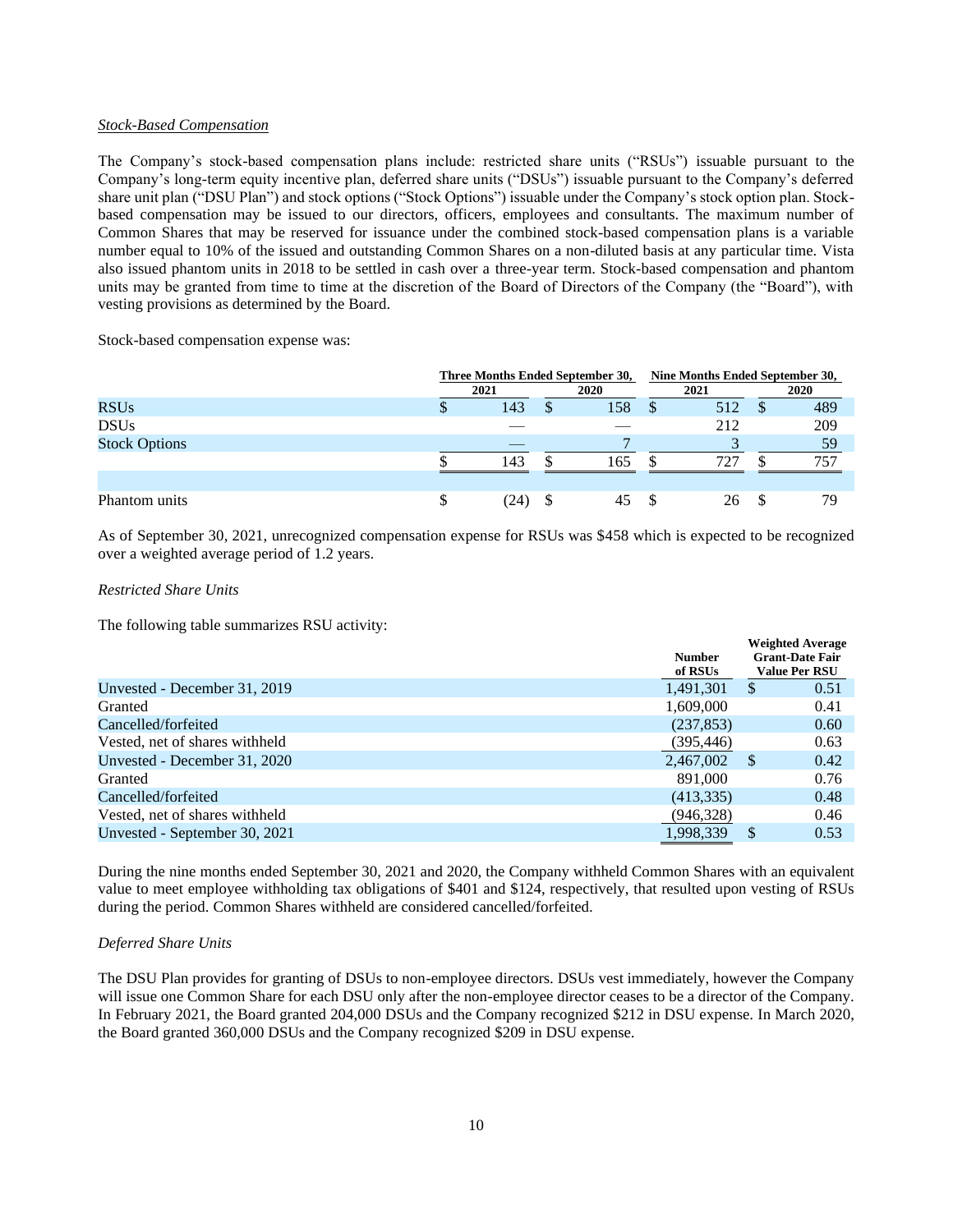The following table summarizes DSU activity:

|                                  | Number of<br><b>DSUs</b> |    | <b>Weighted Average</b><br><b>Grant-Date Fair</b><br>Value per DSU |
|----------------------------------|--------------------------|----|--------------------------------------------------------------------|
| Unvested - December 31, 2019     | 366,000                  |    | 0.57                                                               |
| Granted                          | 360,000                  |    | 0.58                                                               |
| Outstanding - December 31, 2020  | 726,000                  | аb | 0.57                                                               |
| Granted                          | 204,000                  |    | 1.04                                                               |
| Outstanding - September 30, 2021 | 930,000                  | ۰D | 0.68                                                               |

*Stock Options*

The following table summarizes option activity:

|                                  | Number of<br><b>Options</b> |    | <b>Weighted Average</b><br><b>Exercise Price</b><br><b>Per Option</b> | <b>Weighted Average</b><br>Remaining<br><b>Contractual Term</b><br>(Years) |    | Aggregate<br><b>Intrinsic</b><br><b>Value</b> |
|----------------------------------|-----------------------------|----|-----------------------------------------------------------------------|----------------------------------------------------------------------------|----|-----------------------------------------------|
| Outstanding - December 31, 2019  | 1,437,000                   | S  | 0.73                                                                  | 3.49                                                                       | \$ | 35                                            |
| Granted                          | 50,000                      |    | 0.51                                                                  |                                                                            |    |                                               |
| Exercised                        | (50,000)                    |    | 0.75                                                                  |                                                                            |    | 9                                             |
| Cancelled/Forfeited              | (70,000)                    |    | 1.02                                                                  |                                                                            |    |                                               |
| Outstanding - December 31, 2020  | 1,367,000                   | \$ | 0.71                                                                  | 2.63                                                                       | \$ | 507                                           |
| Outstanding - September 30, 2021 | 1,367,000                   | S  | 0.71                                                                  | 1.89                                                                       | S  | 45                                            |
|                                  |                             |    |                                                                       |                                                                            |    |                                               |
| Exercisable - September 30, 2021 | 1,367,000                   |    | 0.71                                                                  | 1.89                                                                       | S  | 45                                            |

The following table summarizes unvested option activity:

|                               |                             |                                          |                                        | Weighted             |  |
|-------------------------------|-----------------------------|------------------------------------------|----------------------------------------|----------------------|--|
|                               |                             | Weighted<br>Average<br><b>Grant-Date</b> |                                        | Average<br>Remaining |  |
|                               |                             |                                          |                                        |                      |  |
|                               |                             |                                          |                                        | Amortization         |  |
|                               | Number of<br><b>Options</b> |                                          | <b>Fair Value</b><br><b>Per Option</b> | Period<br>(Years)    |  |
| Unvested - December 31, 2019  | 514,004                     | <sup>\$</sup>                            | 0.40                                   | 0.61                 |  |
| Granted                       | 50,000                      |                                          | 0.20                                   |                      |  |
| Vested                        | (530, 671)                  |                                          | 0.38                                   |                      |  |
| Unvested - December 31, 2020  | 33,333                      | \$                                       | 0.31                                   | 0.25                 |  |
| Vested                        | (33,333)                    |                                          | 0.31                                   |                      |  |
| Unvested - September 30, 2021 |                             |                                          |                                        |                      |  |

*Phantom Units*

The following table summarizes phantom units activity:

| The rollowing there building the phantom units activity. |                                   |                                                                        |
|----------------------------------------------------------|-----------------------------------|------------------------------------------------------------------------|
|                                                          | Number of<br><b>Phantom Units</b> | <b>Weighted Average</b><br>Remaining<br><b>Vesting Term</b><br>(Years) |
| Unvested - December 31, 2019                             | 144,000                           | 1.0                                                                    |
| Vested                                                   | (72,000)                          |                                                                        |
| Unvested - December 31, 2020                             | 72,000                            | 0.5                                                                    |
| Vested                                                   | (72,000)                          |                                                                        |
| Unvested - September 30, 2021                            |                                   |                                                                        |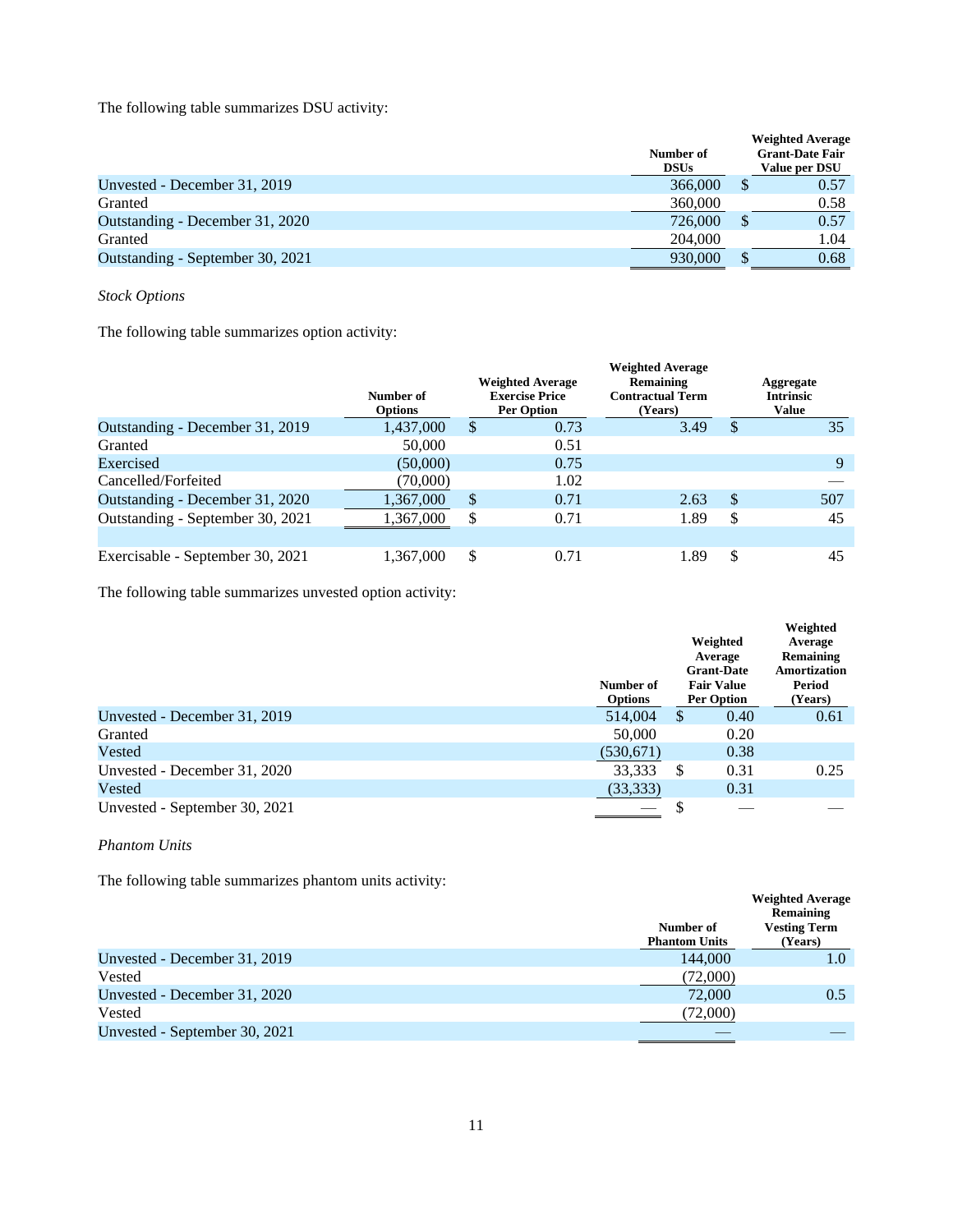## **7.** *Provision for Environmental Liability*

Vista maintains a \$240 provision for reclamation costs attributable to certain mining claims previously held by the Company, should no other potentially responsible parties be identified.

## **8.** *Commitments and Contingencies*

Our exploration and development activities are subject to various laws and regulations governing the protection of the environment. These laws and regulations are continually changing and are generally becoming more restrictive. As such, future expenditures that may be required for compliance with these laws and regulations cannot be predicted. We conduct our operations in a manner designed to minimize effects on the environment and believe our operations are in compliance with applicable laws and regulations in all material respects.

In November 2020, we modified our agreement with the Jawoyn Association with respect to Mt Todd. The modified agreement provides the Jawoyn Association with a gross proceeds royalty ("GPR") ranging between 0.125% and 2.0%, depending on prevailing gold prices and foreign exchange rates, instead of its previous right to become a 10% participating joint venture partner in the Mt Todd project. The modified agreement did not affect the previously agreed 1.0% GPR granted to the Jawoyn Association. The combined GPR now ranges from 1.125% to 3.0%.

## **9.** *Fair Value Accounting*

The following table sets forth the Company's assets measured at fair value by level within the fair value hierarchy.

|                   |       | Fair Value at September 30, 2021 |         |  |  |
|-------------------|-------|----------------------------------|---------|--|--|
|                   | Total | <b>Level 1</b>                   | Level 3 |  |  |
| Other investments | 334   | 334                              |         |  |  |
|                   |       | Fair Value at December 31, 2020  |         |  |  |
|                   | Total | <b>Level 1</b>                   | Level 3 |  |  |
| Other investments | 293   | 293                              |         |  |  |

At September 30, 2021 and December 31, 2020, our investment in Nusantara Shares was classified as Level 1 of the fair value hierarchy as they were valued at quoted market prices in an active, liquid, and visible market, which included the Nusantara shareholder-approved purchase price for the acquisition of Nusantara at September 30, 2021. See Note 3 regarding the Company's tender of its Nusantara Shares in connection with the sale of Nusantara.

There have been no transfers between levels in 2021, nor have there been any changes in valuation techniques.

## **10.** *Geographic and Segment Information*

The Company has one reportable operating segment. We evaluate, acquire, explore and advance gold exploration and potential development projects, which may lead to gold production or value adding strategic transactions. These activities are currently focused principally in Australia. We reported no revenues during the three and nine months ended September 30, 2021 and 2020. Geographic location of mineral properties and plant and equipment is provided in Notes 4 and 5, respectively.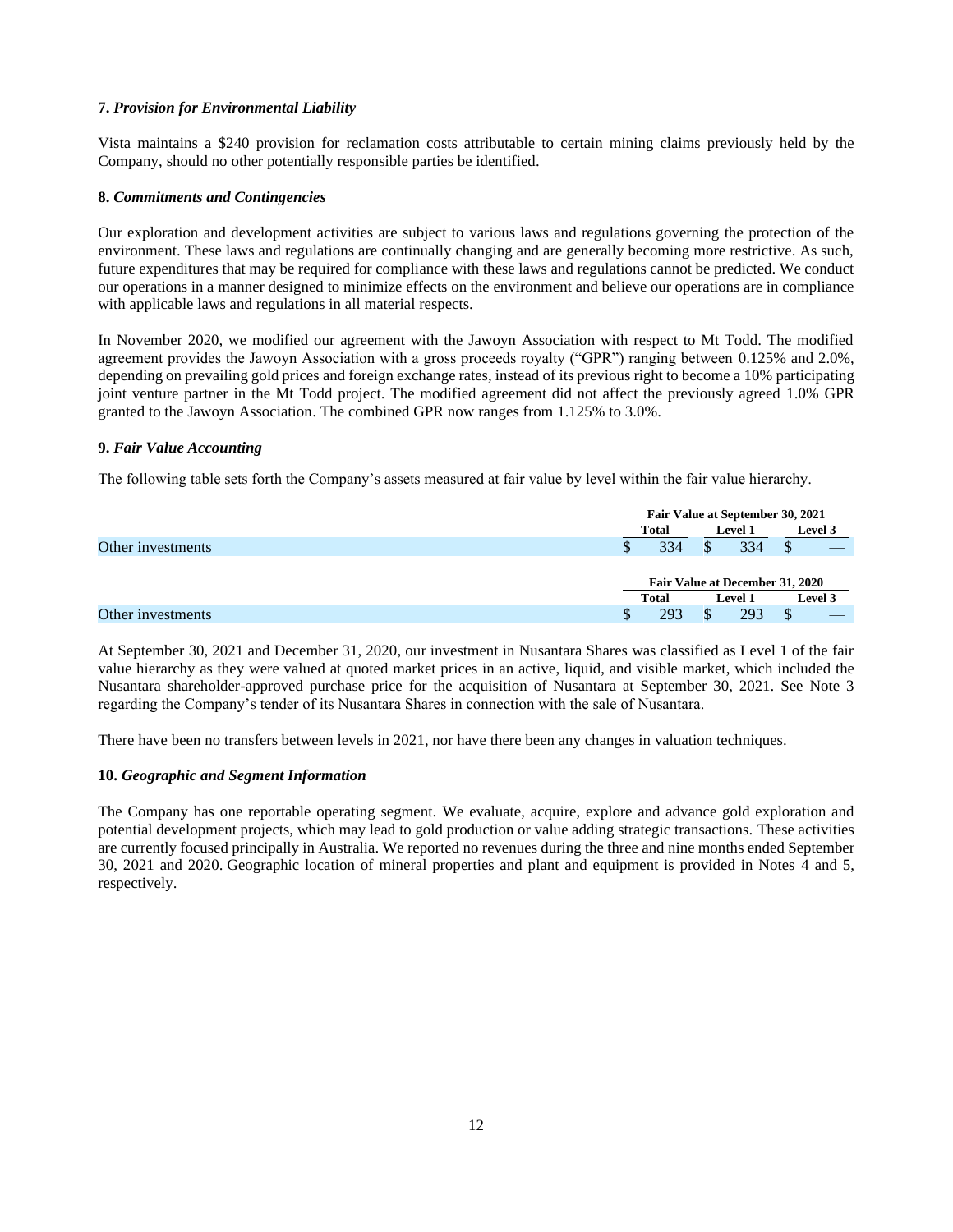## <span id="page-12-0"></span>**ITEM 2. MANAGEMENT'S DISCUSSION AND ANALYSIS OF FINANCIAL CONDITION AND RESULTS OF OPERATIONS.**

*The following discussion and analysis should be read in conjunction with our unaudited condensed consolidated financial statements for the three and nine months ended September 30, 2021, and the related notes thereto, which have been prepared in accordance with generally accepted accounting principles in the United States. This discussion and analysis contains forward-looking statements and forward-looking information that involve risks, uncertainties and assumptions. Our actual results may differ materially from those anticipated in these forward-looking statements and information as a result of many factors. See section heading "Note Regarding Forward-Looking Statements" below.*

## *All dollar amounts are in U.S. dollars in thousands, except per share amounts and currency exchange rates unless specified otherwise.*

### **Overview**

Vista Gold Corp. and its subsidiaries (collectively, "Vista," the "Company," "we," "our," or "us") operate in the gold mining industry. We focus on evaluation, acquisition, exploration and advancement of gold exploration and potential development projects, which may lead to gold production or value-adding strategic transactions such as earn-in right agreements, option agreements, leases to third parties, joint venture arrangements with other mining companies, or outright sales of assets for cash and/or other consideration. We look for opportunities to improve the value of our gold projects through exploration drilling and/or technical studies focused on demonstrating the economic and technical feasibility of our projects. We do not currently generate cash flows from mining operations.

The Company's flagship asset is its 100% owned Mt Todd gold project ("Mt Todd" or the "Project") in Northern Territory, Australia. With the recent approval of the Mining Management Plan ("MMP"), all major operating and environmental permits for Mt Todd have been received. For additional information on Mt Todd, see the Company's December 31, 2020 Form 10-K, which is available on EDGAR at www.sec.gov, SEDAR at www.sedar.com, or Vista's website at www.vistagold.com. Our website is referenced for informational purposes only and none of its contents are incorporated herein by reference.

We have invested over \$100 million to systematically explore, evaluate, engineer, permit and de-risk Mt Todd since we acquired it in 2006. We believe this work has added substantial value to the Project and positions the Project for near-term development. In recent years, we have completed a number of optimization studies and updated our prefeasibility studies. We continue to focus on improving the economic potential of the Project and increasing shareholder value in a costeffective manner. We believe two key drivers of value will help us achieve these objectives, namely: completing a definitive feasibility study for Mt Todd and securing a partner for the development of the Project.

Management is progressing well toward completing a definitive feasibility study for Mt Todd. Engineering and design are 80% complete, and other areas are tracking on schedule and on budget. The feasibility study is anticipated to include reserve estimates under subpart 1300 of Regulation S-K ("S-K 1300") under the Securities Exchange Act of 1934, as amended (the "Exchange Act") based on mine plans developed using a gold price in line with current market conditions. The feasibility study will address recommendations from the 2019 pre-feasibility study and include: minor updates of the Project design to be consistent with the MMP, engineering and detailed costing in all areas of the Project. It will also evaluate several trade-off opportunities (e.g., contract power generation, contract mining and autonomous truck haulage).

We believe that the involvement of a strategic development partner would offer advantages for development and operation of the Project, while allowing the Company and its shareholders to retain the benefits of financial participation in the Project. We expect that a partnering arrangement would reduce development-stage risk as well as provide greater technical and operating expertise and experience.

We expect that a partnering arrangement for Mt Todd would likely result in Vista being the junior partner to a mid-tier or major mining company. Our financial objective is to receive a purchase price reflective of the intrinsic value of Mt Todd, which we would expect to be sufficient to provide a source of working capital to Vista, be sufficient to fund all or most of the equity portion of our retained ownership share, and reduce any debt financing requirement. We may require additional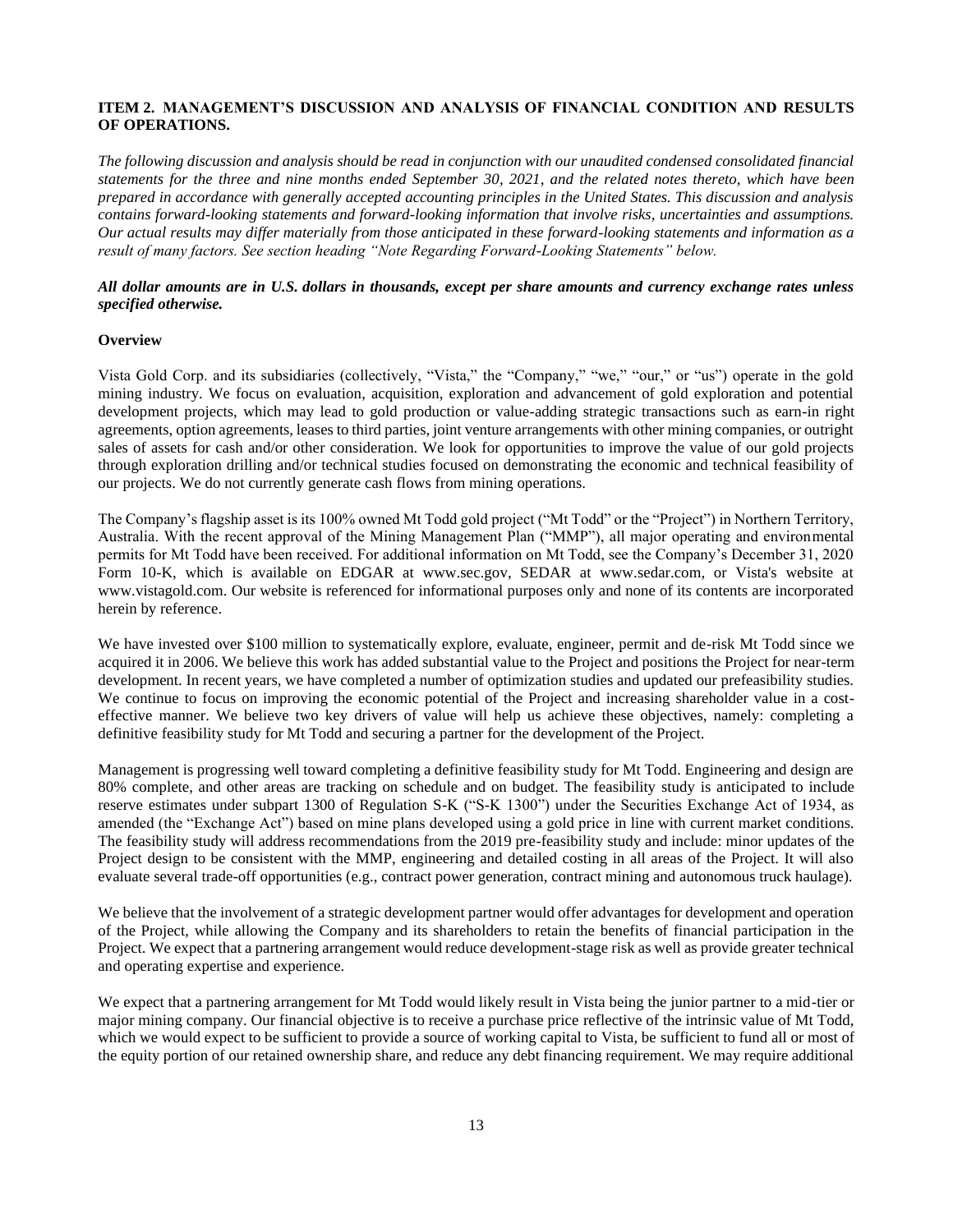external funding to support working capital and other corporate expenditures during construction. We believe other viable options exist for developing the Project, but the joint venturing approach should result in significantly less equity dilution than may otherwise be incurred. We also expect that a partnering arrangement would reduce development-stage risk to both Vista and the Project as well as provide greater technical and operating expertise and experience. There can be no assurance that we will be successful in securing a development partner on acceptable terms, or at all.

To demonstrate the resource growth potential at Mt Todd, we are drilling exploration targets adjacent to the Batman deposit and extending northeast to the Golf-Tollis/Penguin targets, all within our Mining Licenses. Drilling to date has included 6,365 meters and successfully intersected multiple structures extending northeast from the Batman Pit to Golf Tollis. Our current phase of drilling includes additional drilling in this area and extending to Quigleys. Our ongoing drilling program has confirmed a series of parallel structures and cross trends that may form part of the feeder system that helped create the Batman deposit. Recent results demonstrate vertical and horizontal continuity of mineralization similar to the Batman deposit and, importantly, show that Vista's model of the controlling structures is reliable in predicting where mineralization is most likely to be encountered. We plan to continue drilling for the balance of 2021 and into Q1 2022. Our goal is to demonstrate the regional potential along a 5.4-kilometer portion of the 24-kilometer Batman-Driffield Trend and to outline areas where future drilling can be undertaken to efficiently define additional gold resources.

In addition to the technical advancements of the Project, with the recent approval of the MMP, Vista now has all major operating and environmental permits approved. We have invested significant resources in water treatment and management, environmental, and social programs. We believe this has benefited our relationships with the traditional aboriginal landowners, local communities, and Northern Territory Government, creating a strong social license.

Vista holds several non-core assets, some of which are being monetized to generate working capital to support ongoing operations in a non-dilutive manner. Vista received \$2,100 earlier in 2021 for cancellation of its royalty interests and backin right in the Guadalupe de los Reyes gold and silver project in Mexico ("Los Reyes") , and no longer holds any interest in this project. A third party holds an option to pay Vista \$2,500 by not later than January 31, 2022 to cancel the Company's remaining royalty interest in the Awak Mas gold project in Indonesia ("Awak Mas"). In addition, this third party was acquired in October 2021, resulting in Vista receiving \$339 upon tender of the shares held by the Company. Management continues to seek opportunities to monetize other non-core assets, which include mill equipment not in use and listed for sale, a royalty interest on a property located in the United States and holdings of listed equity securities. Management plans to continue monetizing its non-core assets.

#### **COVID-19 Pandemic Update**

The COVID-19 pandemic continues to have a significant impact on human life and health, and on the global economy, financial markets and commodities. The full extent and impact of the COVID-19 pandemic in human and financial terms remains unknown.

Many countries have eased restrictions, including Australia, which recently announced it will begin to ease international travel restrictions for its fully vaccinated citizens and permanent residents beginning in November. The Australian government has developed a plan to allow international travel by foreigners, but this is not expected occur until sometime in early 2022.

Vista has been able to continue site-based Mt Todd programs generally uninterrupted throughout the pandemic. This has included Batman pit de-watering, drilling, permitting, community and government affairs, and recurring site maintenance activities. However, Australia's travel restrictions have delayed the Company's process to establish a partnering arrangement. In particular, mining companies outside Australia have been hindered in their ability to complete site visits and perform other in-country due diligence activities. To a lesser extent, similar issues have existed for Australian-based mining companies at certain times during the pandemic. Also, Australia's Foreign Investment Review Board modified its approval standards during the pandemic such that mining companies domiciled in certain Asian jurisdictions have not been eligible and are not likely to be eligible to invest in Australian projects for the foreseeable future.

Vista's response to the COVID-19 pandemic has been to ensure the health and safety of its employees and other stakeholders. This has included personnel working remotely and operating at Mt Todd under an approved COVID-19 Management and Mitigation Plan. Direct costs to implement and maintain health and safety standards have been minimal. However,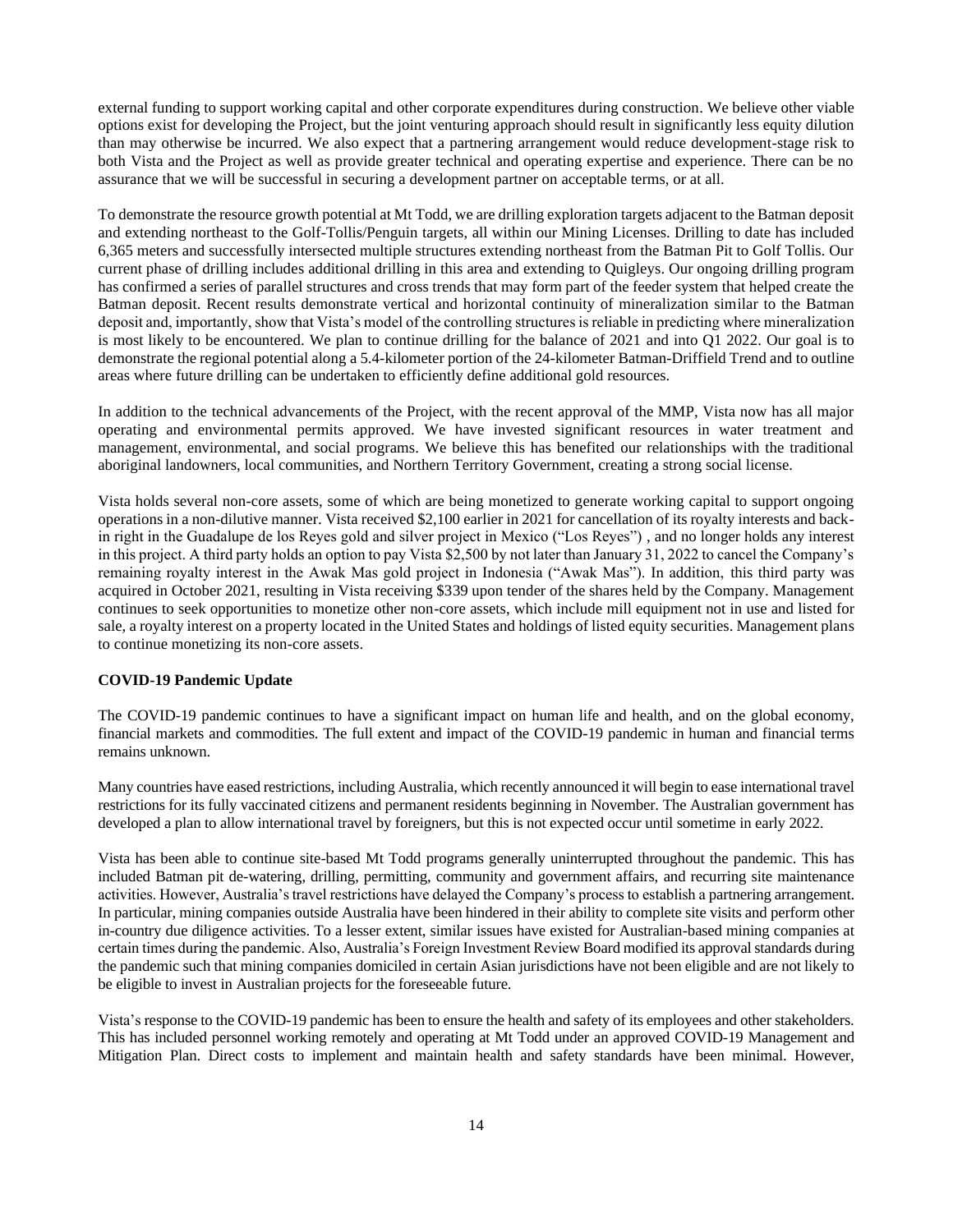management expects these direct costs and other ongoing corporate and Mt Todd costs to continue while certain corporate objectives, including efforts to secure a strategic development partner, are delayed. These conditions and the impact on investors, banking institutions, businesses, the global economy or financial and commodity markets may have a material adverse impact on the Company's financial condition and results of operations. See "Liquidity and Capital Resources" and "Risk Factors" for additional information.

#### **Results from Operations**

### *Summary*

Consolidated net income (loss) for the three months ended September 30, 2021 and 2020 was \$(3,069) and \$4,220 or \$(0.02) and \$0.05 per basic share, respectively. Consolidated net income (loss) for the nine months ended September 30, 2021 and 2020 was \$(6,921) and \$2,622 or \$(0.06) and \$0.03 per basic share, respectively. Net loss for the nine months ended September 30, 2021 included a gain of \$2,100 for payments to the Company in lieu of royalties and a back-in right held by the Company on Los Reyes. The same nine-month period in 2020 included a gain of \$2,568 associated with partial cancellation of the Company's royalties on the Awak Mas project in Indonesia and a gain of \$3,540 related to the sale of the Los Reyes project. Other principal components of the period-over-period changes are discussed below.

Cash and short-term investments totaled \$16,018 and working capital was \$14,840 at September 30, 2021. Working capital was reduced by deferred option gains of \$383, which will not require future uses of working capital. See "Liquidity and Capital Resources". The Company had no debt as of September 30, 2021.

## *Operating income and expenses*

### *Gain on disposition of mineral property interests, net*

In January and June 2021, the Company received a total of \$2,100 for cancellation of its royalty interests and back-in right in Los Reyes. The January 2021 payment was initially recorded as deferred option gain, with the full \$2,100 being recognized as a gain upon receipt of the second payment in June 2021.

In May 2020, the Company received \$2,400 to cancel a 1% net smelter return royalty ("NSR") on the first 1,250,000 gold ounces produced at the Awak Mas project and a 1.25% NSR on the next 1,250,000 gold ounces produced. Including recognition of the associated deferred option gain, the Company recognized a gain of \$2,568 upon receipt of the payment. In July 2020, the Company received the final Los Reyes option payment and transferred control of the project to Prime Mining. Including recognition of the associated deferred option gain, we recognized a gain of \$3,540 upon completion of the transfer.

## *Exploration, property evaluation and holding costs*

Exploration, property evaluation and holding costs were \$2,269 and \$1,034 for the three months ended September 30, 2021 and 2020, respectively; and \$6,006 and \$2,942 for the nine months ended September 30, 2021 and 2020, respectively. The increase in 2021 for the comparative three-month periods was primarily attributable to \$1,115 for work related to preparing a definitive feasibility study for Mt Todd and \$449 for Mt Todd exploration drilling, plus additional staffing expenses to support drilling and other activities. The increase during the first nine months of 2021 resulted primarily from \$1,232 for feasibility study work, \$1,576 for exploration drilling, increased power costs to pump approximately 1.7 gigalitres of water from the Batman pit, and a stronger Australian dollar versus the U.S. dollar.

## *Corporate administration*

Corporate administration costs were \$818 and \$891 during the three months ended September 30, 2021 and 2020, respectively; and \$3,064 and \$3,144 during the nine months ended September 30, 2021 and 2020, respectively. Administrative expenses continue to be relatively consistent from period to period. Insurance costs were higher due to premium increases; this amount was largely offset by other reductions.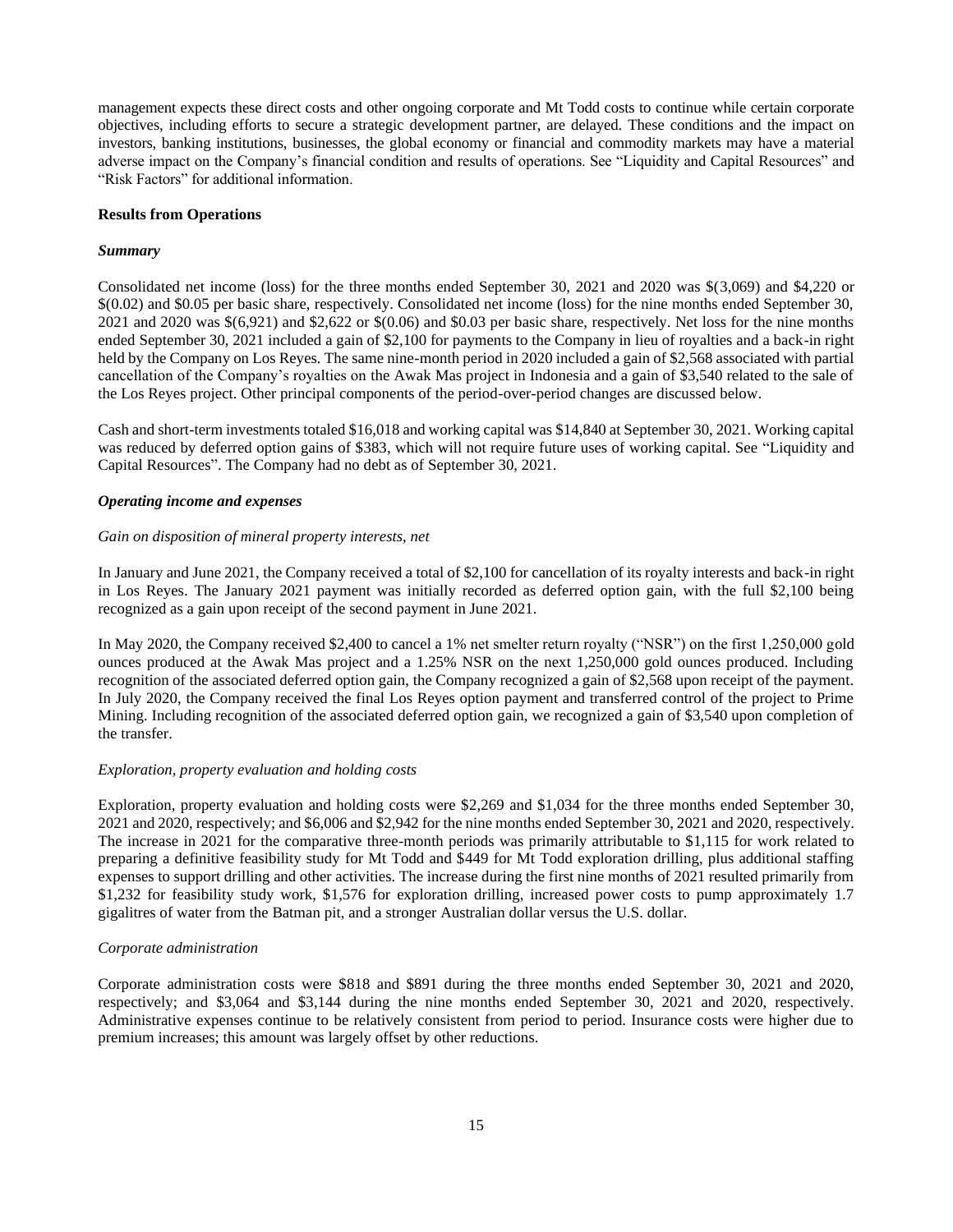### *Non-operating income and expenses*

### *Gain/(Loss) on other investments*

Gain/(Loss) on other investments was  $\$(6)$  and  $\$2,437$  for the three months ended September 30, 2021 and 2020, respectively; and \$41 and \$2,407 for the nine months ended September 30, 2021 and 2020, respectively. These amounts reflect unrealized gains (losses) from changes in fair value of our Midas Gold shares ("Midas Gold Shares") held during a portion of 2020 and Nusantara Resources Limited shares ("Nusantara Shares"), and realized gains on sales of the Midas Gold Shares. During the three months ended September 30, 2020, the Company sold its remaining 4,667,615 Midas Gold Shares for net proceeds of \$4,835, at a gain of \$2,454 based on the most recent measurement period of June 30, 2020. During the nine months ended September 30, 2020, the Company sold 6,882,115 Midas Gold Shares for net proceeds of \$5,788, at a gain of \$2,574 based on the most recent measurement periods of June 30, 2020, March 31, 2020 and December 31, 2019.

## **Financial Position, Liquidity and Capital Resources**

### *Operating activities*

Net cash used in operating activities was \$7,438 and \$4,698 for the nine months ended September 30, 2021 and 2020, respectively. The increase in operating cash outflows generally reflects increased expenditures for exploration, property evaluation and holding costs discussed above, partially offset by net changes in working capital items totaling \$457.

### *Investing activities*

Net cash provided by investing activities was \$2,710 and \$8,047 for the nine months ended September 30, 2021 and 2020, respectively. Sources of cash from investing activities during the nine months ended September 30, 2021 were \$2,100 for payments related to Los Reyes, \$315 for payments related to Awak Mas and \$400 upon net dispositions of short-term investments. These sources of cash were offset by \$105 for equipment purchases. Sources of cash from investing activities during the nine months ended September 30, 2020 were \$5,788 for sales of Midas Gold Shares, \$2,400 for partial cancellation of the Awak Mas royalties and \$648 for the net final purchase price payment received for the Los Reyes project, partially offset by \$789 for net acquisitions of short-term investments.

## *Financing activities*

During the nine months ended September 30, 2021 and 2020, net cash of \$12,984 and \$1,349, respectively, was provided by financing activities. Cash from financing activities during the nine months ended September 30, 2021 included net proceeds of \$12,323 from the Company's July 2021 public offering ("2021 Offering") (described below) and \$1,062 under the ATM Program (defined below), partially offset by payments for employee withholding tax obligations in lieu of issuing common shares of the Company ("Common Shares").

## *Liquidity and capital resources*

Cash and cash equivalents totaled \$16,018 at September 30, 2021 compared to \$7,762 at December 31, 2020. The net increase of \$8,256 during the nine months ended September 30, 2021 reflects net proceeds of \$12,323 from the 2021 Offering, \$2,100 for cancellation of the royalty interests and back-in right in Los Reyes, \$1,062 raised under the ATM Program and \$315 for payments to Vista related to Awak Mas. These cash inflows were offset by expenditures of \$7,544.

During July 2021, we closed the 2021 Offering of 12,272,730 units (the "Units") for net proceeds of \$12,323 (the "2021 Offering"). Each Unit consisted of one Common Share in the capital of the Company and one-half of one Common Share purchase warrant (each full warrant, a "Warrant"). Each Warrant entitles the holder thereof to purchase one Common Share at a price of \$1.25 per Common Share (subject to adjustment in certain circumstances) and is exercisable until July 12, 2024. See footnote 6 to the accompanying financial statements for more details on the 2021 Offering. The Company intends to allocate the proceeds from the 2021 Offering to advance programs at Mt Todd by further refining technical aspects of the Project, enhancing economic returns, and supporting the Company's objective of securing a development partner. We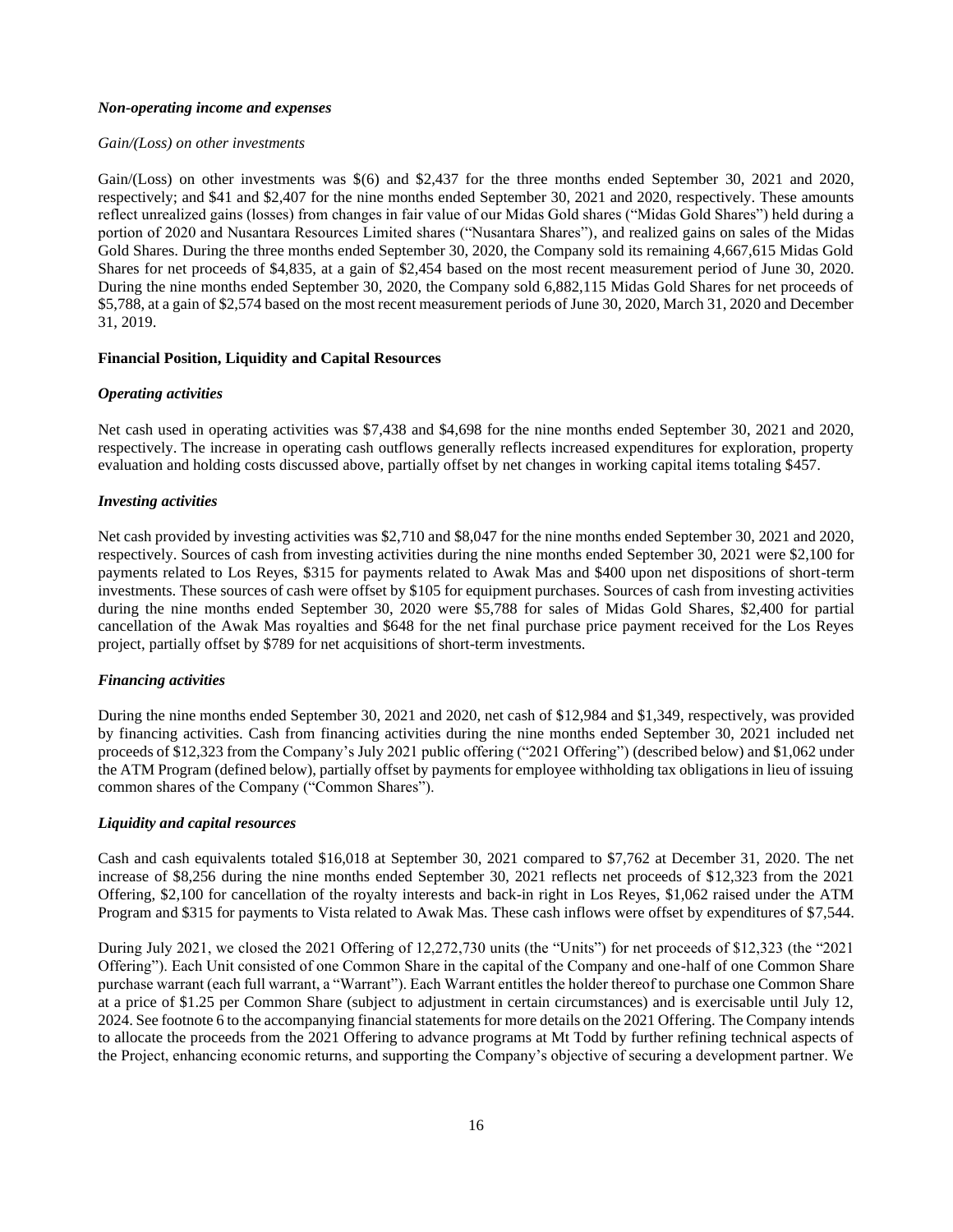expect these programs to include additional drilling of a third phase in the current exploration program, work necessary to complete a feasibility study for Mt Todd, related engineering/design work and other technical studies. See "Projects Update", below, for additional details. Remaining proceeds will be used for working capital requirements and/or for other general corporate purposes, which include ongoing regulatory, legal and accounting expenses, management and administrative expenses, and other corporate initiatives.

As a secondary measure of liquidity, the Company had working capital of \$14,840 and \$8,281 at September 30, 2021 and December 31, 2020, respectively. These amounts were net of deferred option gains of \$383 and \$68, respectively, related to the Awak Mas transaction. The deferred option gains will ultimately be recognized as income and not require any use of current assets. Consequently, the components of working capital affecting Vista's liquidity and capital resources included:

|                                                    | At September 30, 2021 | <b>At December 31, 2020</b> |
|----------------------------------------------------|-----------------------|-----------------------------|
| <b>Current Assets</b>                              | 16.813                | 9.407                       |
| Offset by accounts payable and accrued liabilities | (1,590)               | (1,058)                     |

Vista's response to the COVID-19 pandemic has been to ensure the health and safety of its employees and other stakeholders. Direct costs to implement and maintain health and safety standards have been minimal. However, management expects these direct costs and other ongoing corporate and Mt Todd costs to continue while certain corporate objectives, including efforts to secure a strategic development partner, are delayed. To date, Vista has been able to sustain sufficient working capital by monetizing non-core assets, limited use of the ATM Program (discussed below), and the July 2021 Offering. However, the duration of global travel restrictions and the pace and extent of economic recovery could affect the Company's ability to raise additional working capital on reasonable terms, or at all. These conditions and the impact on investors, banking institutions, businesses, the global economy or financial and commodity markets may have a material adverse impact on the Company's financial condition and results of operations.

The most significant discretionary programs in process over the next 12 months include work to complete a Mt Todd definitive feasibility study and additional exploration drilling. The Company estimates total remaining cash expenditures to complete the feasibility study and additional drilling will total approximately \$4,400, with most of these funds being expended over the next several months.

Giving consideration to conditions associated with the pandemic and the Company's ongoing initiatives, we believe our existing working capital at September 30, 2021, together with other potential future sources of non-dilutive financing, will be sufficient to fully fund our currently planned corporate expenses and Project holding costs, which we expect to be generally consistent with 2021 to date, for at least 12 months.

Our financial objective for a joint venture is to receive a purchase price reflective of the intrinsic value of Mt Todd, which we would expect to be sufficient to provide a source of working capital to Vista, be sufficient to fund all or most of the equity portion of our retained ownership share, and reduce any debt financing requirement. We may require additional external funding to support working capital and other corporate expenditures during construction and commissioning. We believe other viable options exist for developing the project, but the joint venturing approach should result in significantly less equity dilution than may otherwise be incurred. We also expect that a partnering arrangement would reduce development-stage risk as well as provide greater technical and operating expertise and experience. There can be no assurance that we will be successful in securing a development partner on acceptable terms, or at all.

For ongoing working capital requirements, the Company continues to focus on monetizing non-dilutive sources of funding. Vista may realize up to \$2,500 if a third party elects to cancel Vista's royalty interests in Awak Mas by the end of January 2022. The Company also owns another royalty interest in the U.S., publicly-listed equity securities, and used mill equipment that is being marketed by a third-party mining equipment dealer.

During 2020 and the nine months ended September 30, 2021, the Company used an at-the-market offering agreement (the "ATM Agreement") with H. C. Wainwright & Co., LLC ("Wainwright") to provide additional balance sheet flexibility at a potentially lower cost than other means of equity issuances. Under the ATM Agreement the Company had the right, but was not obligated, to issue and sell Common Shares through Wainwright for aggregate sales proceeds of up to \$10,000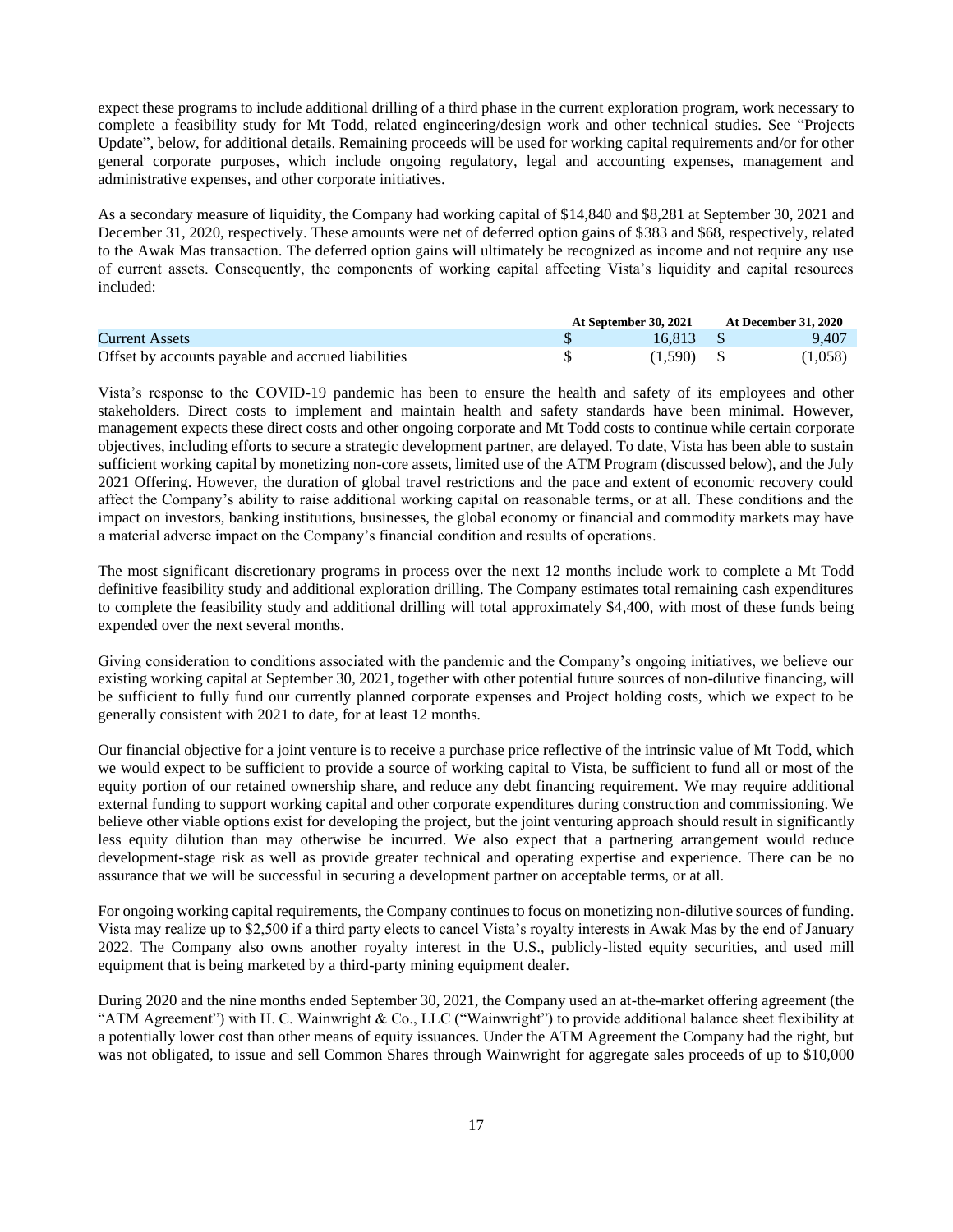(the "ATM Program"). The ATM Agreement was amended in June 2020 to remain in force until terminated by either party.

During the nine months ended September 30, 2021, the Company sold 798,270 Common Shares under the ATM Program for net proceeds of \$871. Through September 30, 2021, aggregate net proceeds since establishing the ATM Program totaled \$2,830. Offers or sales of Common Shares under the ATM Program will be made only in the United States in an "at the market offering" as defined in Rule 415 under the United States Securities Act of 1933, as amended, subject to an effective registration statement under the U.S. Securities Act of 1933, as amended, and no offers or sales of Common Shares under the ATM Agreement will be made in Canada. The Common Shares will be distributed at market prices prevailing at the time of sale. In July 2021, the ATM Program was suspended but can still be utilized by Vista following filing and effectiveness of a new registration statement with the Securities and Exchange Commission, which management expects to put in place in due course. In view of the recently completed public offering, the Company has no immediate plans to use the ATM Program.

Vista's long-term viability depends upon our ability to realize value from our principal asset, Mt Todd. Our primary objective is to maintain adequate liquidity and seek to preserve, enhance and realize value of our core assets in order to achieve positive equity returns for our shareholders. Our funding strategy is to maintain a low expenditure profile, realize value from non-dilutive assets, and, when necessary, issue additional equity or find other means of financing. The underlying value and recoverability of the amounts shown as mineral properties and plant and equipment in our Condensed Consolidated Balance Sheets are dependent on our ability to attract sufficient capital resources to execute our strategy and the ultimate success of our programs to enhance and realize value, most importantly at Mt Todd.

## **Fair Value Accounting**

The following table sets forth the Company's assets measured at fair value by level within the fair value hierarchy.

|                   |    | Fair Value at September 30, 2021 |                                 |         |  |
|-------------------|----|----------------------------------|---------------------------------|---------|--|
|                   |    | Total                            | <b>Level 1</b>                  | Level 3 |  |
| Other investments | J. | 334                              | 334                             |         |  |
|                   |    |                                  | Fair Value at December 31, 2020 |         |  |
|                   |    | Total                            | <b>Level 1</b>                  | Level 3 |  |
| Other investments |    | 293                              | 293                             |         |  |

At September 30, 2021 and December 31, 2020, our investment in Nusantara Shares was classified as Level 1 of the fair value hierarchy as they were valued at quoted market prices in an active, liquid and visible market (which included the approved purchase price for the acquisition of Nusantara at September 30, 2021). See "Awak Mas, Indonesia" below for additional information regarding the sale of Nusantara.

There have been no transfers between levels in 2021, nor have there been any changes in valuation techniques.

#### **Off-Balance Sheet Arrangements**

We have no off-balance sheet arrangements.

## **Contractual Obligations**

We have no material contractual obligations as of September 30, 2021.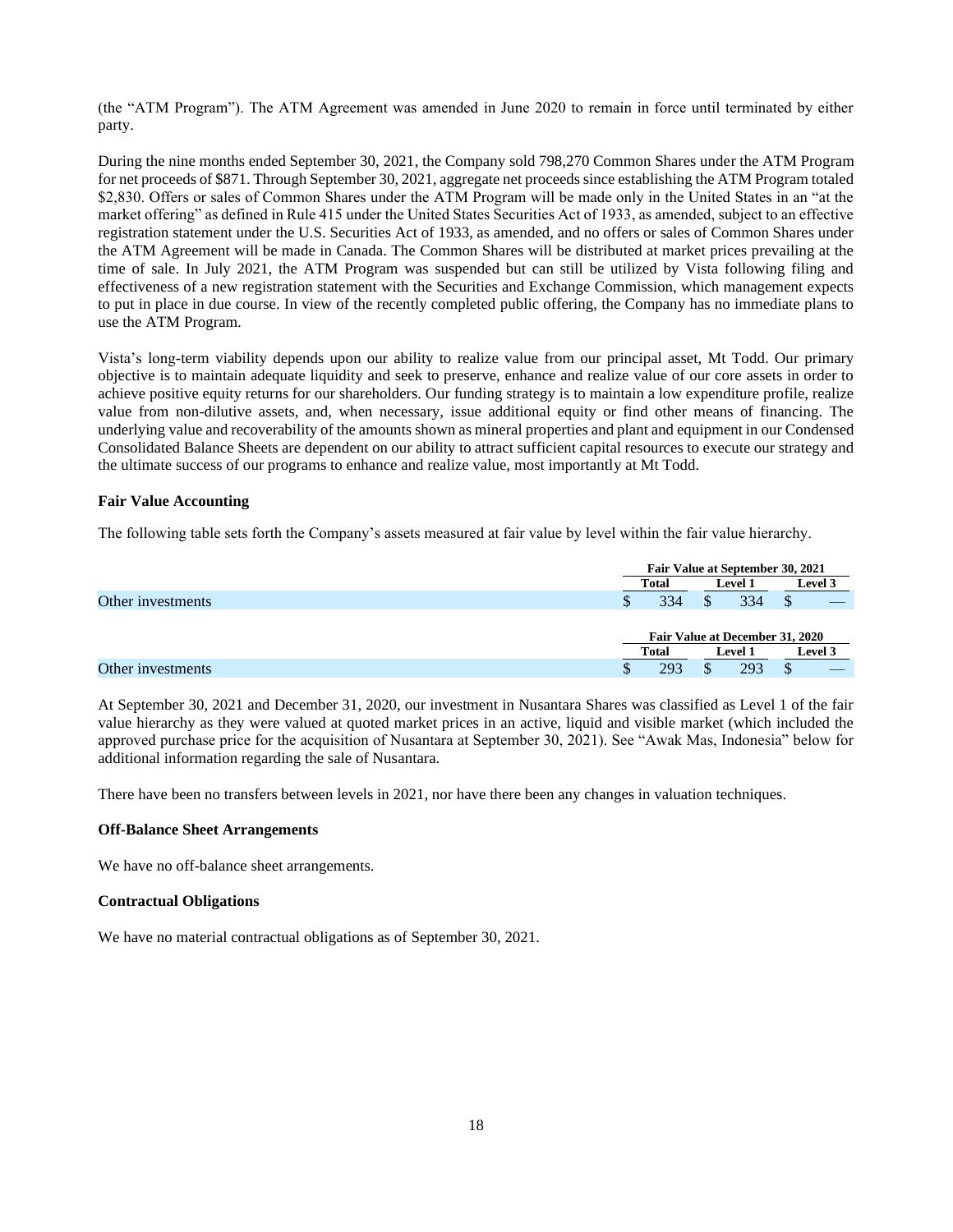## **Projects Update**

## *Mt Todd Gold Project, Northern Territory, Australia*

### *Recent Developments*

Vista acquired Mt Todd in 2006. Since that time, we have invested over \$100 million to systematically explore, evaluate, engineer, permit and de-risk the Project. To date, technical reports, mineral resources and reserves estimates, and other property-related disclosures have been reported under Canadian National Instrument 43-101 – Standards of Disclosure for Mineral Projects ("NI 43-101"). As discussed below under "Property Disclosure Standards", we are progressing well toward completing a definitive feasibility study, which is anticipated to establish mineral resources and reserves estimates under S-K 1300 standards for reporting purposes in the United States and meet the standards of a feasibility study under NI 43-101 for Canadian purposes.

During the most recent quarter ended September 30, 2021, we continued to de-risk Mt Todd and undertake activities to increase shareholder value in a cost-effective manner. We believe Mt Todd's attributes and advanced stage of technical evaluation and permitting provide a solid basis to engage with prospective development partners. Key considerations in any potential partnership transaction include value creation by recognizing the intrinsic value of Mt Todd and minimizing future equity dilution. While the pandemic and associated travel restrictions have prevented entry into Australia and slowed our partnering process, we continue to work toward this objective and concurrently advance programs to increase shareholder value.

As previously disclosed, the MMP for Mt Todd was approved by the Northern Territory Department of Industry, Tourism and Trade in June 2021. The MMP (similar to a mine operating permit in North America) was the final major authorization required for the development of the Mt Todd mine. Receipt of this approval marked the achievement of a major de-risking milestone that was a significant focus of the Company for three years. We believe this approval, combined with the previously-approved major environmental permits, demonstrates recognition of the quality and advanced stage of engineering and project planning.

Vista is completing a definitive feasibility study for Mt Todd. This study will address recommendations from the 2019 pre-feasibility study; reflect minor updates of the Project design to be consistent with the MMP; and advance the levels of engineering and detailed costing in all areas of the Project. It will also evaluate several trade-off opportunities (e.g., contract power generation, contract mining and autonomous truck haulage). With new mine plans at prices more reflective of current gold prices, the feasibility study is expected to result in a larger reserve and longer mine life.

Vista continued its exploration drilling at Mt Todd during the quarter ended September 30, 2021. The drilling program has focused on identifying connecting structures and mineralization between previously interpreted discreet deposits and the potential for efficient resource growth with future drilling along strike from the Batman deposit approximately 1.9 kilometers north to the Golf-Tollis/Penguin targets. Our goal is to demonstrate the regional potential along a 5.4-kilometer portion of the 24-kilometer Batman-Driffield Trend and to outline areas where future drilling can be undertaken to efficiently define additional gold resources.

To date, Vista has completed 18 planned holes (approximately 6,365 meters) in Phases 1 and 2 of the current program. Each of the holes completed intersected mineralization consistent with our geologic model. The last two holes in Phase 2 were VB21-012 and VB21-013. Hole VB21-012 intersected over 100 meters of mineralization, inclusive of three zones of +1 gram gold per tonne subvertical vein-sets. Hole VB21-013 drilled perpendicular to VB21-002 and VB21-005 to validate structural orientation. The results of these holes demonstrate both horizontal and vertical continuity of the targeted structure.

Figure 1 provides an aerial view of the drill locations for the 18 holes completed to date. The image is looking south, with the Batman pit located in the upper-right corner of the image. VB21-012 was co-funded by the Northern Territory's Geophysics and Drilling Collaborations ("GDC") program. The GDC program is funded by the Resourcing the Territory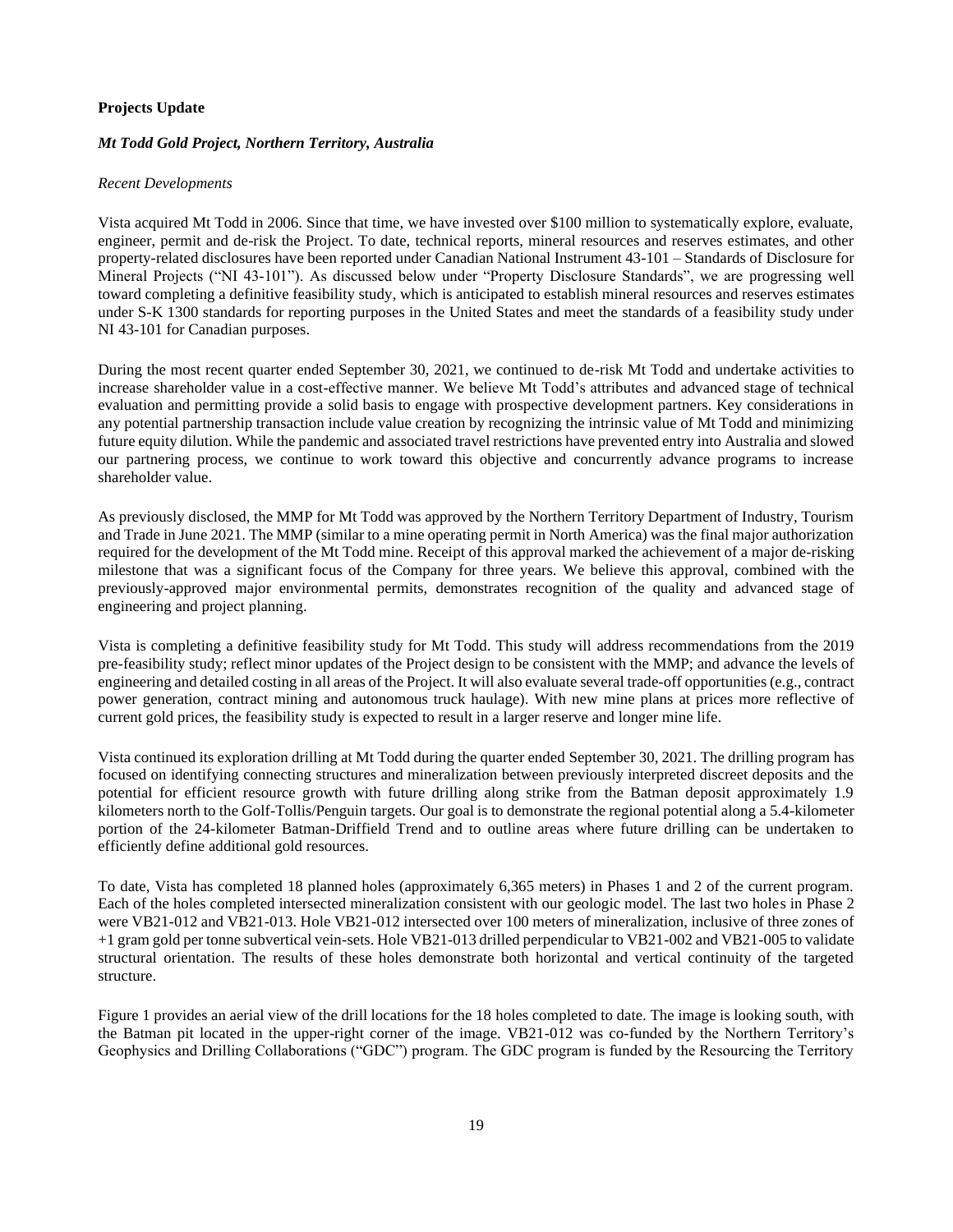initiative and aims to increase the intensity of exploration drilling and geophysics in under-explored areas of the Northern Territory. Vista was one of 15 companies to receive an award under the current round of GDC funding.

## **Figure 1 – 2021 Drill Hole Locations**



Looking south over the area drilled to date, with the Batman pit in the upper-right corner.

In view of the success of the current drill program, Vista recently started a third phase of drilling. Among the preliminary objectives of the next phase will be to test the lateral connectivity of the parallel north-south and cross cutting structures.

All scientific and technical information herein related to the mineralization of VB21-012 and VB21-013 has been reviewed and approved by John Rozelle, Vista's Sr. Vice President, a qualified person as defined by NI 43-101. For more information regarding the mineralization of VB21-012 and VB21-013, please refer to the Company's news release dated September 22, 2021, available on the Company's profile at www.sedar.com. The press release is referenced for informational purposes only and the information therein or on the website www.sedar.com related to the Company is not incorporated herein by reference.

## *Property Disclosure Standards*

In 2018, the SEC adopted S-K 1300 to modernize the property disclosure requirements for mining registrants, and related guidance, as were set forth in Item 102 of Regulation S-K under the Securities Act of 1933, the Exchange Act, and in Industry Guide 7. The amendments are intended to align the SEC's disclosure requirements and policies for mining properties more closely with current industry and global regulatory practices and standards, as embodied by the Committee for Reserves International Reporting Standards.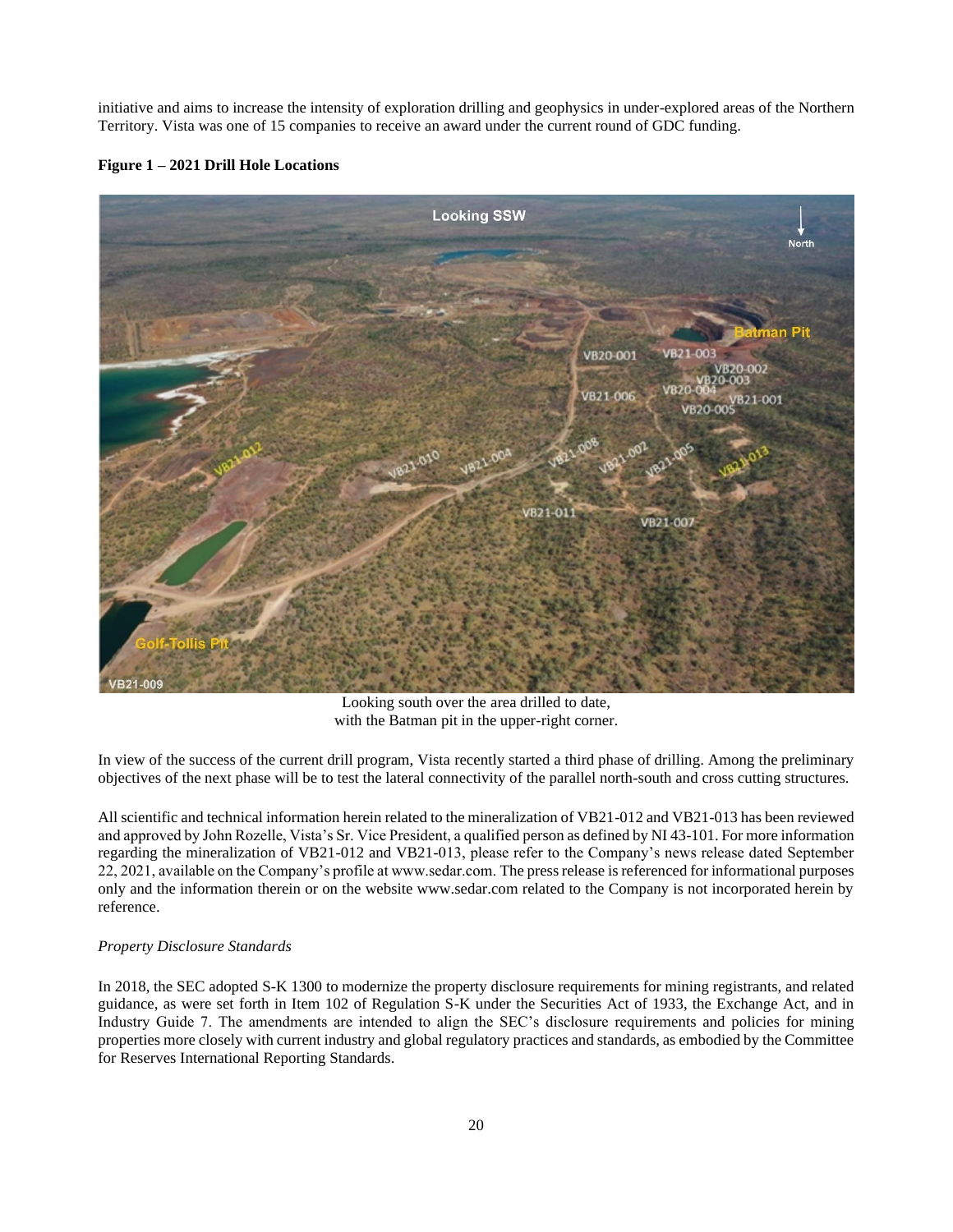Property disclosures of the Company must comply with S-K 1300 for fiscal years beginning on or after January 1, 2021. A technical report for Mt Todd, referred to as a Technical Report Summary ("TRS"), must comply with S-K 1300 and be filed with the SEC not later than the date the Company files its Form 10-K for the year ending December 31, 2021, which will contain mining property disclosure for Mt Todd in accordance with S-K 1300. While similar to a technical report prepared under NI 43-101, the TRS may not fulfill NI 43-101 reporting requirements and may require us to file a separate NI 43-101 report for Canadian purposes. There can be no assurances that the findings and conclusions of such reports will be the same due to differences in the reporting requirements; however, we do expect that the reports will be materially similar. Until such time as a TRS is completed, Mt Todd is without known mineral resources or mineral reserves under SEC Regulation S-K 1300 and the property is deemed to be in the exploration stage.

### *Los Reyes, Sinaloa*

In July 2020, the Company sold Los Reyes to Prime Mining. In addition to consideration received by Vista for the sale of Los Reyes, Prime Mining was required to make additional payments to Vista of \$2,100 in lieu of Vista being granted certain royalty and back-in rights. Prime Mining paid \$1,100 in January 2021 and \$1,000 in June 2021, fulfilling its obligations under the agreement. Vista has no remaining right to be granted the royalties and back-in rights and no remaining interest in the Los Reyes project.

#### *Awak Mas, Indonesia*

Vista holds an NSR on Awak Mas. During 2019, Vista and the holder of Awak Mas amended the original royalty agreement to allow the holder or a nominated party to make a \$2,400 payment to Vista by April 30, 2020 to cancel a 1% NSR on the first 1,250,000 ounces produced at Awak Mas and a 1.25% NSR on the next 1,250,000 ounces produced. The holder of Awak Mas is a subsidiary of Nusantara. On May 5, 2020, the Company received \$2,400 to cancel the related 1% NSR and 1.25% NSR. Thereafter, the Nusantara subsidiary or a nominated party had the right to cancel the remaining 1% NSR and 1.25% NSR for an additional payment of \$2,500 by April 30, 2021. Vista and the Nusantara subsidiary subsequently agreed to extend the payment date for the remaining \$2,500 to not later than January 31, 2022 upon payment of certain extension fees by Nusantara subsidiary or a nominated party. If the holder or a nominated party does not make this final payment by not later than January 31, 2022, Vista will retain the remaining royalty interests.

Vista held 1,333,334 Nusantara Shares at September 30, 2021. On September 22, 2021, the shareholders of Nusantara approved a scheme of arrangement whereby PT Indika Mineral Investindo ("Indika") offered to acquire all issued shares of Nusantara for A\$0.35 per share. The transaction closed on October 6, 2021, resulting in Vista receiving \$339 upon tendering its Nusantara Shares. Upon closing of this transaction, the holder of Awak Mas became a controlled affiliate of Indika, but the terms of the agreement between Vista and the holder of Awak Mas remain unchanged.

## **Certain U.S. Federal Income Tax Considerations**

Vista has been a "passive foreign investment company" ("PFIC") as defined under Section 1297 of the U.S. Internal Revenue Code of 1986, as amended, in recent years and expects to continue to be a PFIC in the future. Current and prospective United States shareholders should consult their tax advisors as to the tax consequences of PFIC classification and the U.S. federal tax treatment of PFICs. Additional information on this matter is included in Vista's Annual Report on Form 10-K for the year ended December 31, 2020, under "Part II. Item 5. Market for Registrant's Common Equity, Related Stockholder Matters and Issuer Purchases of Equity Securities — Certain United States Federal Income Tax Considerations for U.S. Residents."

### **Note Regarding Forward-Looking Statements**

This quarterly report on Form 10-Q contains "forward-looking statements" within the meaning of the *Private Securities Litigation Reform Act of 1995* and forward-looking information under Canadian securities laws that are intended to be covered by the safe harbor created by such legislation. All statements, other than statements of historical facts, included in this quarterly report on Form 10-Q, our other filings with the Securities and Exchange Commission and Canadian securities commissions and in press releases and public statements by our officers or representatives that address activities, events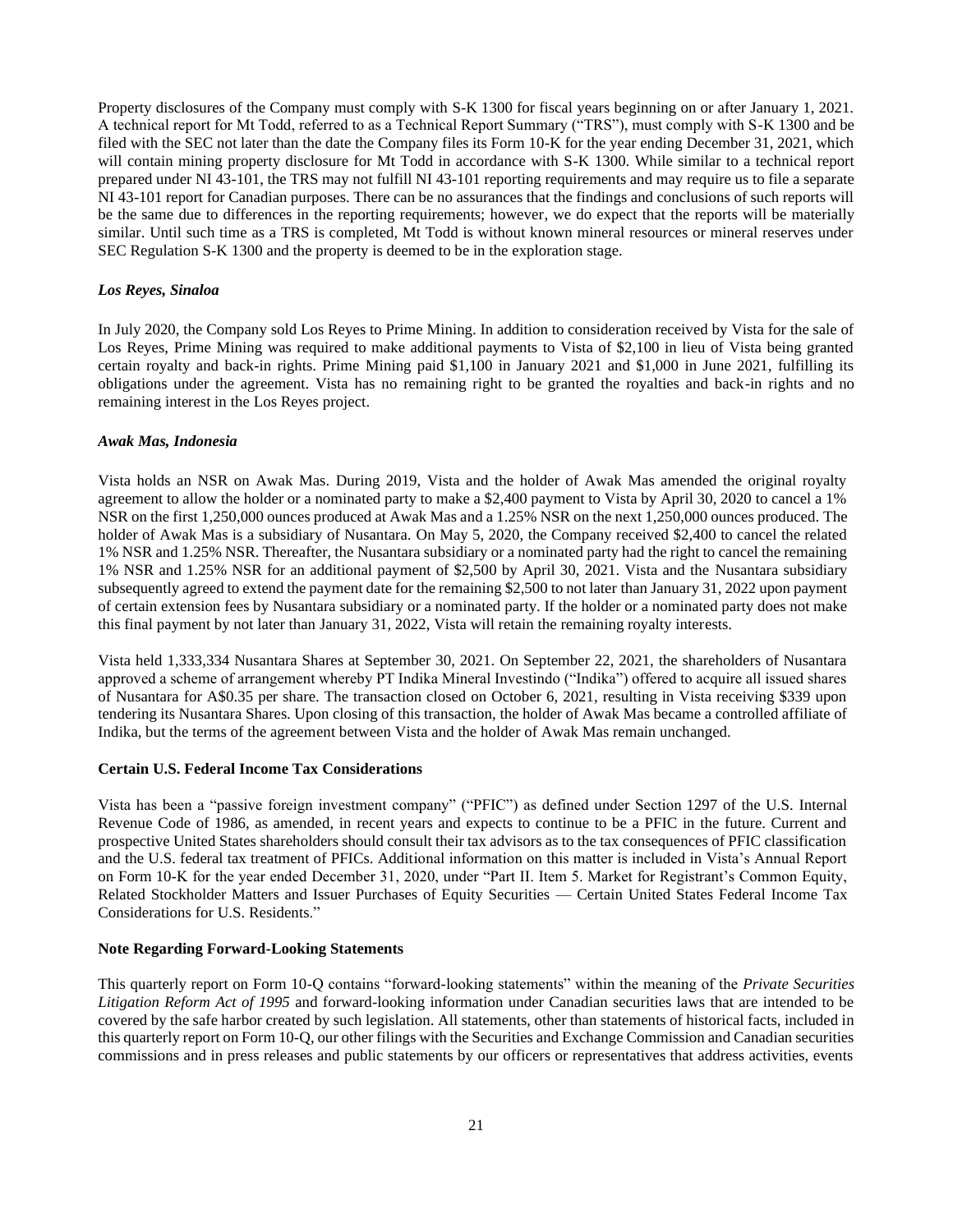or developments that we expect or anticipate will or may occur in the future are forward-looking statements and forwardlooking information, including, but not limited to, such things as those listed below.

## **Operations**

- Our belief that our focus on evaluation, acquisition, exploration and advancement of gold exploration and potential development projects may lead to gold production or value-adding strategic transactions;
- our belief that two key drivers of value which will help us achieve increased shareholder value in a cost-effective manner are: completing a definitive feasibility study for Mt Todd and securing a partner for the development of the Project;
- our belief that our efforts in water treatment and management, environmental and social programs have created a strong social license with the traditional aboriginal landowners, local communities, and Northern Territory Government with respect to the Project;
- our belief that our work has added substantial value to the Project and positions the Project for near-term development;
- our belief that Mt Todd's attributes and advanced stage of technical evaluation and permitting provide a solid basis to engage with prospective development partners;
- our belief that the MMP approval, combined with the previously-approved major environmental permits, demonstrates recognition of the quality and advanced stage of engineering and project planning;
- estimates of future operating and financial performance;
- our belief that recent drilling demonstrates vertical and horizontal continuity of mineralization;
- our expectation that programs to advance Mt Todd include additional drilling, work necessary to complete a feasibility study for Mt Todd and related technical engineering/design work, and other technical studies;
- our plan to continue drilling for the balance of 2021 and into Q1 2022, including the goal to demonstrate the regional potential along the Batman-Driffield Trend and outline areas where future drilling can be undertaken to define efficiently additional gold resources;
- our belief that our existing working capital at September 30, 2021, together with other potential future sources of non-dilutive financing, will be sufficient to fully fund our currently planned corporate expenses and Project holding costs, which we expect to be generally consistent with 2020 to date, for at least 12 months;
- our belief that Vista's long-term viability depends upon our realize value from our principal asset, Mt Todd;
- our objective is to maintain adequate liquidity and seek to preserve, enhance and realize value of our core assets in order to achieve positive equity returns for our shareholders;
- our belief that the involvement of a strategic development partner for Mt Todd would offer advantages for development and operation of the Project, while allowing the Company and its shareholders to retain the benefits of financial participation in the Project going forward;
- our expectation that a partnering arrangement for Mt Todd will likely result in Vista being the junior partner to a mid-tier or major mining company and would reduce development-stage risk to both Vista and the Project as well as provide greater technical and operating expertise and experience;
- our objective to receive a purchase price reflective of the intrinsic value of Mt Todd, which we would expect to be sufficient to provide a source of working capital to Vista, be sufficient to fund all or most of the equity portion of our retained ownership share, and reduce any debt financing requirement;
- our belief other viable options exist for developing Mt Todd, but the joint venturing approach should result in significantly less equity dilution than may otherwise be incurred;
- our expectation that a feasibility study for Mt Todd will include reserve estimates under S-K 1300 based on mine plans developed using a gold price in line with current market conditions;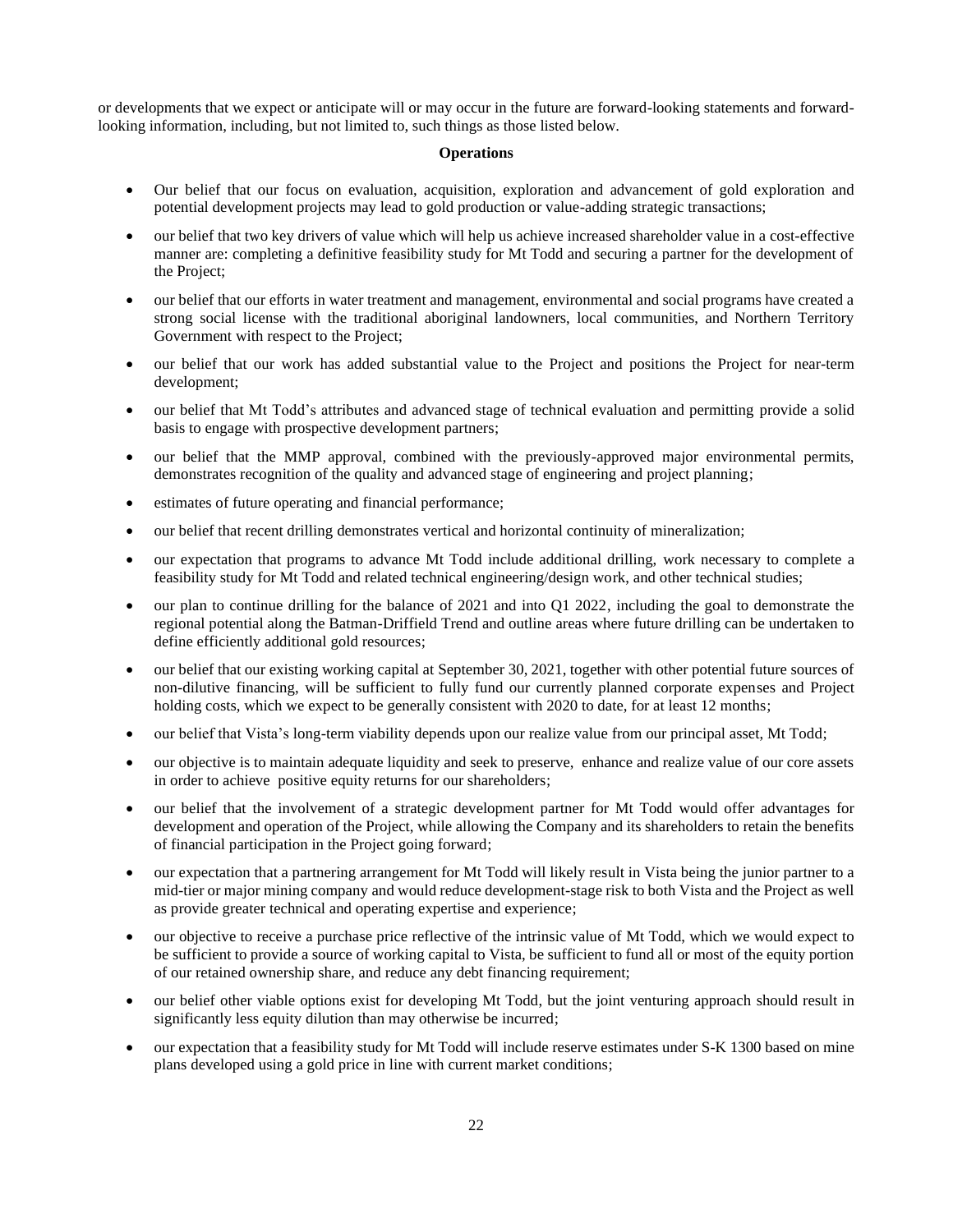- our intentions to address recommendations from the 2019 pre-feasibility study; minor updates of the Project design to be consistent with the MMP; and advance the levels of engineering and detailed costing all areas of the Project;
- our belief that the Company has identified parallel structures and cross trends that may form part of the feeder system that helped create the Batman deposit and our belief that the Company's model of the controlling structures is reliable in predicting where mineralization is most likely to be encountered;
- our expectation that the feasibility study will evaluate several trade-off opportunities and is expected to result in a larger reserve and longer mine life due to new mine plans at prices more reflective of current gold prices;
- our intention to allocate the net proceeds from the 2021 Offering to further refining technical aspects of the Project, enhancing economic returns, and supporting the Company's objective of securing a development partner;
- our belief that completing a definitive feasibility study is anticipated to establish mineral resources and reserves estimates under S-K 1300 standards for reporting purposes in the United States and meet the standards of a feasibility study under NI 43-101 for Canadian purposes;

### **Business and Industry**

- our plan to file and seek effectiveness of a new registration statement with the Securities and Exchange Commission in due course;
- our expectation that the Company will not use the ATM Program in the immediate future;
- the potential monetization of our non-core assets, including our mill equipment which is for sale, certain royalty interests, and holdings of listed equity securities;
- our belief that we are in compliance in all material respects with applicable laws and regulations;
- our expectation that we will continue to be a PFIC for U.S. Federal tax purposes;
- the potential that we may grant options and/or other stock-based awards to our directors, officers, employees and consultants;
- our expectation that we will receive any future payments for cancellation of the remaining net smelter return royalties on the Awak Mas project in Indonesia;
- the potential that future expenditures may be required for compliance with various laws and regulations governing the protection of the environment;
- our expectation that due to COVID-19 we may incur ongoing costs while certain corporate objectives, including efforts to seek a strategic development partner, are extended, which may ultimately have a material adverse impact on the Company's financial condition and results of operations;
- our belief that the duration of global travel restrictions and the pace and extent of economic recovery could affect the Company's ability to raise additional working capital on reasonable terms, or at all, and are likely to continue to extend the time required to accomplish strategic initiatives; and
- our belief that the Australian government's plan to allow international travel by foreigners may not be implemented until sometime early 2022.

Forward-looking statements and forward-looking information have been based upon a number of estimates and assumptions including material estimates and assumptions related to our current business and operating plans, as approved by the Company's Board of Directors; our cash and other funding requirements and timing and sources thereof; results of pre-feasibility and feasibility studies, mineral resource and reserve estimates, preliminary economic assessments and exploration activities; advancements of the Company's required permitting processes; our experience working with our regulators; current market conditions and project development plans. The words "estimate," "plan," "anticipate," "expect," "intend," "believe," "will," "may" and similar expressions are intended to identify forward-looking statements and forward-looking information. These statements involve known and unknown risks, uncertainties, assumptions and other factors which may cause our actual results, performance or achievements to be materially different from any results,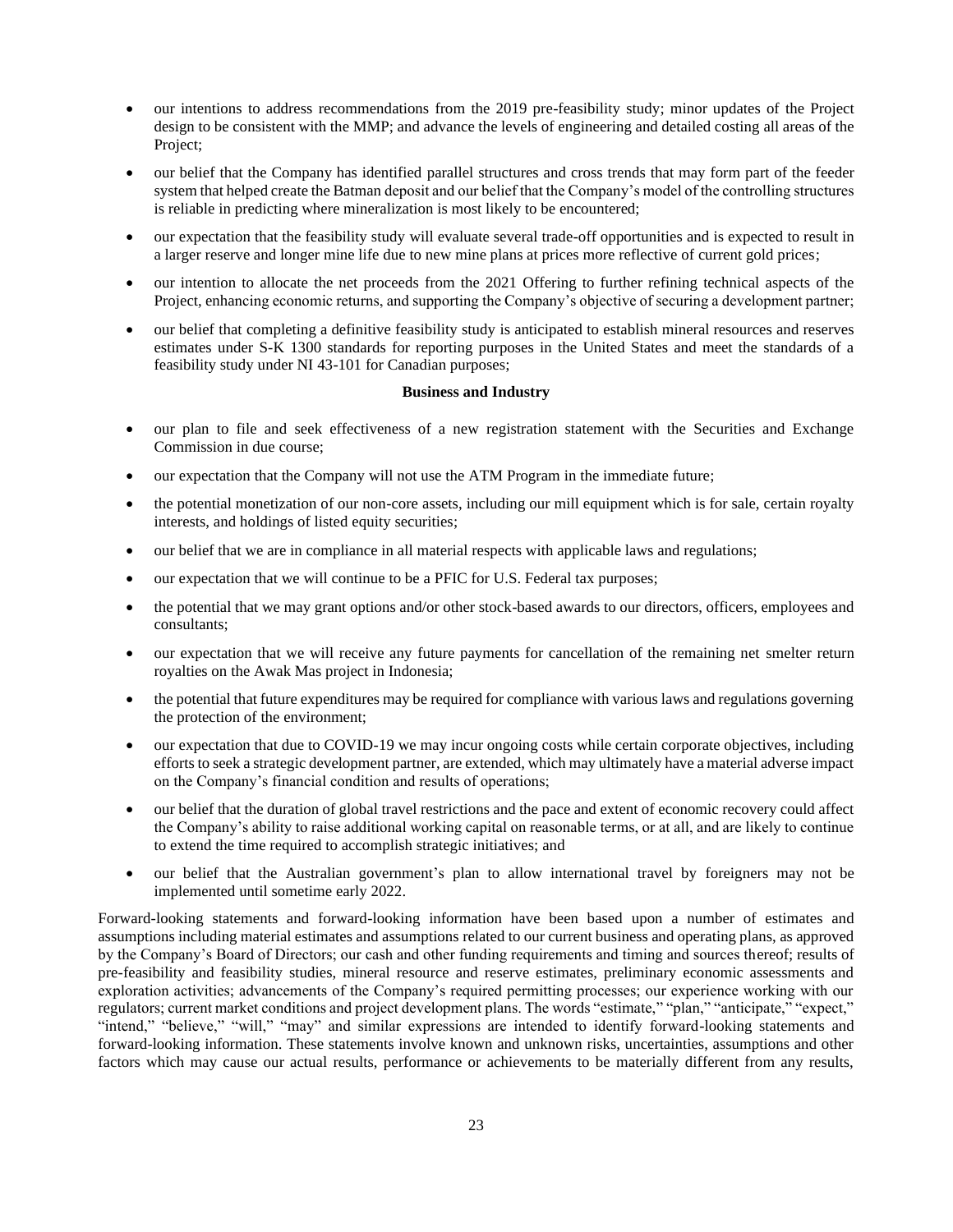performance or achievements expressed or implied by such forward-looking statements and forward-looking information. These factors include risks such as:

## **Operating Risks**

- pre-feasibility and feasibility study results, timing and the accuracy of estimates and assumptions on which they are based;
- resource and reserve estimates, the accuracy of such estimates and the accuracy of sampling and subsequent assays and geologic interpretations on which they are based;
- technical and operational feasibility and the economic viability of deposits;
- our ability to obtain, renew or maintain the necessary licenses, authorizations and permits for Mt Todd, including its development plans and operating activities;
- market conditions supporting a decision to develop Mt Todd;
- delays in commencement of construction at Mt Todd;
- increased costs that affect our operations or our financial condition;
- delays of disruptions in supply chains;
- our reliance on third parties to fulfill their obligations under agreements with us;
- whether projects not managed by us will comply with our standards or meet our objectives;
- whether our acquisition, exploration and development activities, as well as the realization of the market value of our assets, will be commercially successful and whether any transactions we enter into will maximize the realization of the market value of our assets;
- the success of any future joint ventures, partnerships and other arrangements relating to our properties;
- perception of the potential environmental impact of Mt Todd;
- known and unknown environmental and reclamation liabilities, including reclamation requirements at Mt Todd;
- potential challenges to the title to our mineral properties;
- future water supply issues at Mt Todd;
- our ability to secure and maintain natural gas supply contracts to sustain the operation of our planned electrical power generation facility;
- litigation or other legal claims;
- environmental lawsuits;

## **Financial and Business Risks**

- fluctuations in the price of gold;
- general inflation and cost escalation;
- lack of adequate insurance to cover potential liabilities;
- the lack of cash dividend payments by us;
- our history of losses from operations;
- our ability to attract, retain and hire key personnel;
- volatility in our stock price and gold equities generally;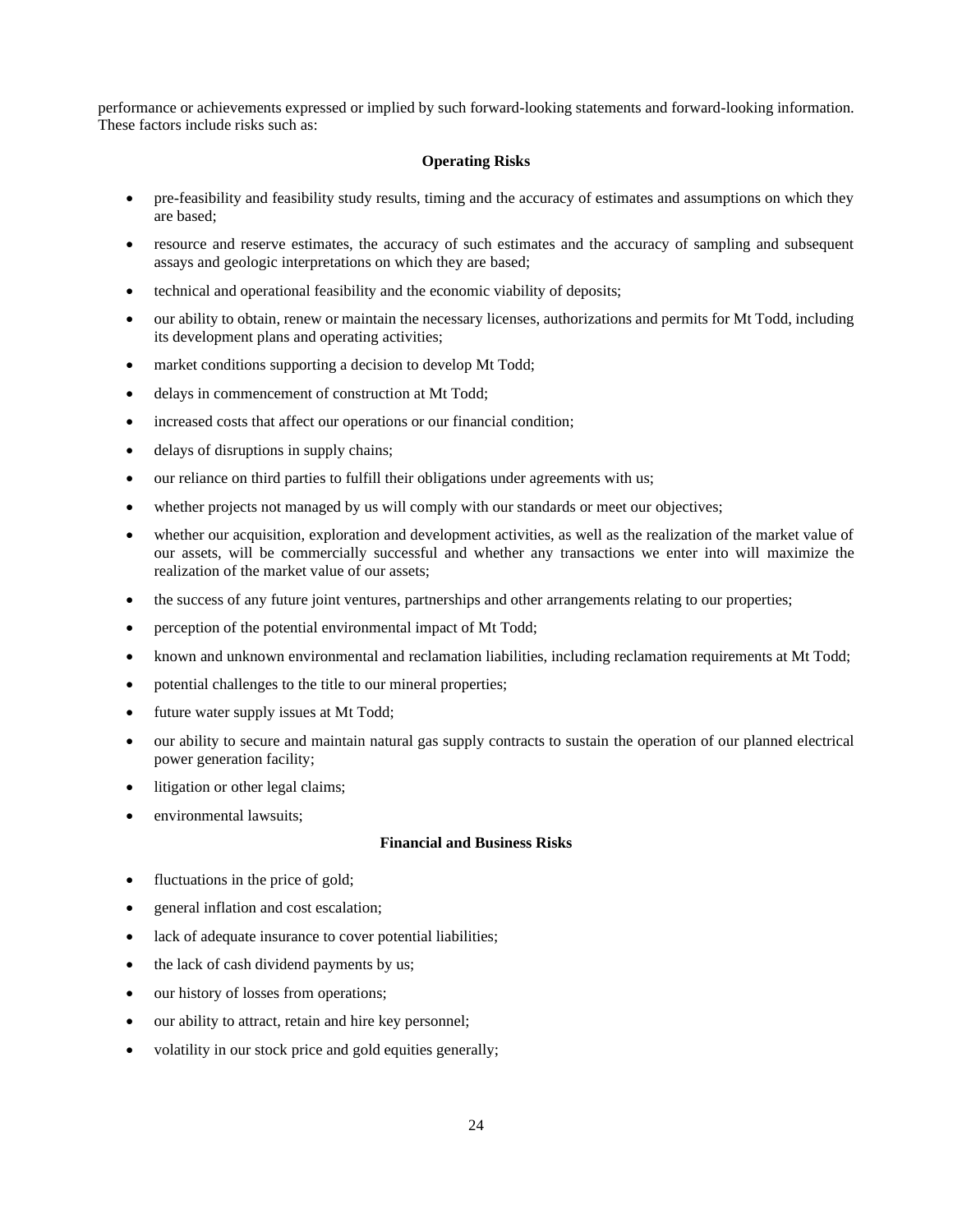- our ability to obtain a development partner or other means of financing for Mt Todd on favorable terms, if at all;
- our ability to raise additional capital or raise funds from the sale of non-core assets on favorable terms, if at all;
- industry consolidation which could result in the acquisition of a control position in the Company for less than fair value;
- evolving corporate governance and public disclosure regulations;
- intense competition in the mining industry;
- tax initiatives on domestic and international levels;
- potential changes in regulations of taxation initiatives;
- fluctuation in foreign currency values;
- our likely status as a PFIC for U.S. federal tax purposes;
- delays, potential losses and inability to maintain sufficient working capital due to business interruptions or global economic slowdowns caused by the COVID-19 pandemic;

## **Industry Risks**

- inherent hazards of mining exploration, development and operating activities;
- a shortage of skilled labor, equipment and supplies;
- the accuracy of calculations of mineral reserves, mineral resources and mineralized material and fluctuations therein based on metal prices, and inherent vulnerability of the ore and recoverability of metal in the mining process;
- changes in environmental regulations to which our exploration and development operations are subject; and
- changes in greenhouse gas emissions regulations and standards could result in increased operating costs.

For a more detailed discussion of such risks and other important factors that could cause actual results to differ materially from those in such forward-looking statements and forward-looking information, please see the risk factors contained in our Annual Report on Form 10-K for the year ended December 31, 2020, under "Part I-Item 1A. Risk Factors" and in this report under "Part II-Item 1A. Risk Factors" below. Although we have attempted to identify important factors that could cause actual results to differ materially from those described in forward-looking statements and forward-looking information, there may be other factors that cause results not to be as anticipated, estimated or intended. There can be no assurance that these statements will prove to be accurate, as actual results and future events could differ materially from those anticipated in the statements. Except as required by law, we assume no obligation to publicly update any forwardlooking statements and forward-looking information, whether as a result of new information, future events or otherwise.

# <span id="page-24-0"></span>**ITEM 4. CONTROLS AND PROCEDURES.**

## **Disclosure Controls and Procedures.**

At the end of the period covered by this quarterly report on Form 10-Q for the three and nine months ended September 30, 2021, an evaluation was carried out under the supervision of and with the participation of our management, including the Chief Executive Officer ("CEO") and Chief Financial Officer ("CFO"), of the effectiveness of the design and operations of our disclosure controls and procedures (as defined in Rule 13a-15(e) and Rule 15d-15(e) under the Exchange Act). Based on that evaluation, the CEO and the CFO have concluded that as of the end of the period covered by this quarterly report, our disclosure controls and procedures were effective in ensuring that: (i) information required to be disclosed by us in reports that we file or submit to the SEC under the Exchange Act is recorded, processed, summarized and reported within the time periods specified in applicable rules and forms and (ii) material information required to be disclosed in our reports filed under the Exchange Act is accumulated and communicated to our management, including our CEO and CFO, as appropriate, to allow for accurate and timely decisions regarding required disclosure.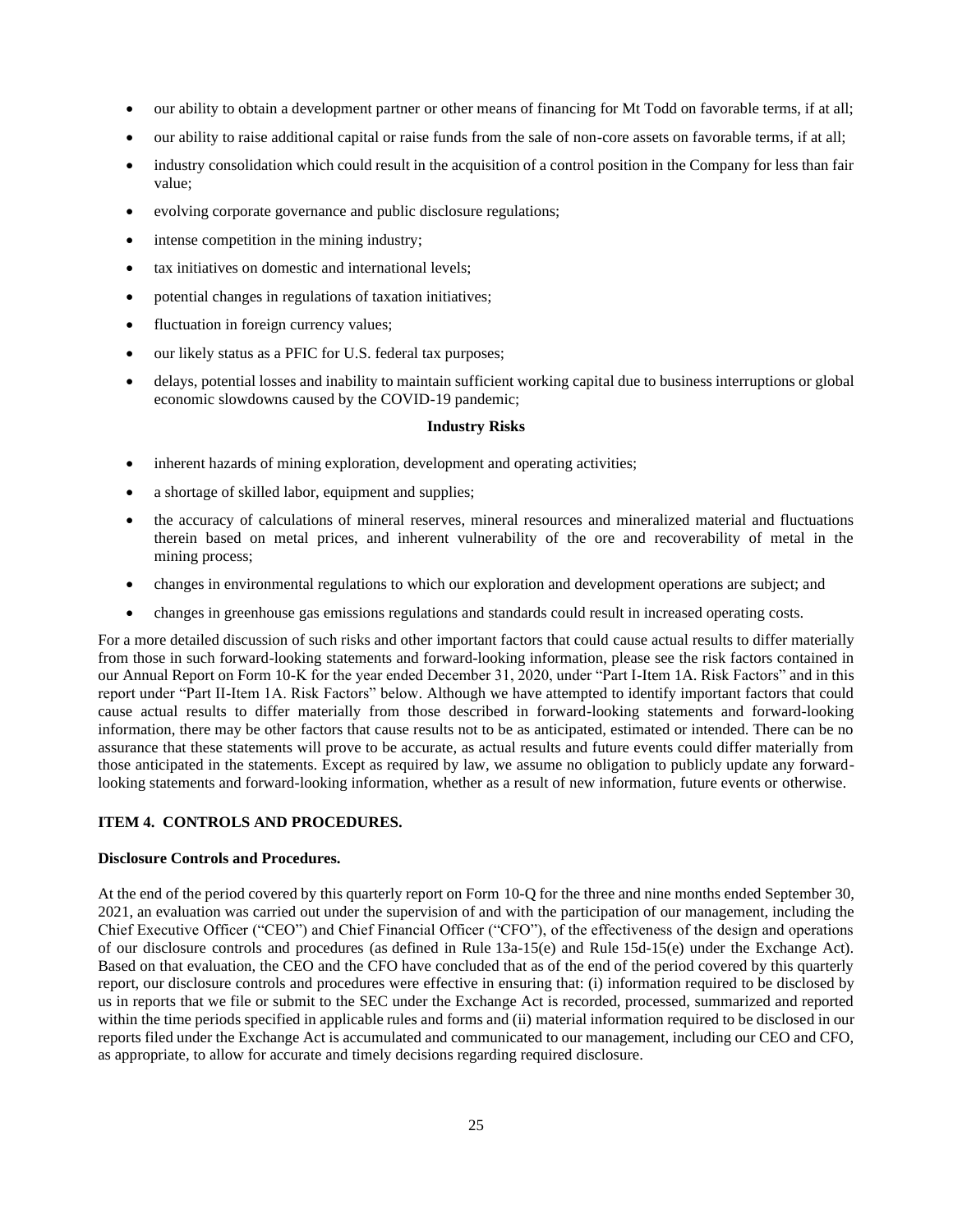### **Changes in Internal Control over Financial Reporting**

There has been no change in our internal control over financial reporting during the quarter ended September 30, 2021, that has materially affected, or is reasonably likely to materially affect, our internal control over financial reporting.

## <span id="page-25-1"></span><span id="page-25-0"></span>**PART II**

### **ITEM 1. LEGAL PROCEEDINGS.**

We are not aware of any material pending or threatened litigation or of any proceedings known to be contemplated by governmental authorities and/or other parties that are, or would be, likely to have a material adverse effect upon us or our operations, taken as a whole.

## <span id="page-25-2"></span>**ITEM 1A. RISK FACTORS.**

Except as set forth below, there have been no material changes from the risk factors set forth in our Annual Report on Form 10-K for the year ended December 31, 2020 as filed with the SEC and Canadian securities regulatory authorities in February 2021.

### *Discretion to use capital resources other than as specified.*

We currently intend to use the net proceeds the 2021 Offering and our working capital, together with future cash flows from operations and borrowings, if required, to accomplish the business objectives set out above under the heading *"Liquidity and Capital Resources"*. However, the Board and/or management have discretion in the actual application of our capital resources and may elect to allocate proceeds differently from that described above if they believe it would be in our best interests to do so. Shareholders may not agree with the manner in which the Board and/or management choose to allocate and spend our capital resources. The failure by the Board and/or management to apply our capital resources effectively could have a material adverse effect on the development of our projects and our business, financial condition, results of operations or cash flows.

## *There may be limited liquidity for our Warrants.*

There is no market through which the Warrants from our 2021 Offering may be sold, and we do not intend to apply to list the Warrants on the TSX or NYSE American. It is not possible to predict the price at which the Warrants will trade in the secondary market or whether such market will be liquid or illiquid. To the extent Warrants are exercised, the number of Warrants outstanding will decrease, resulting in diminished liquidity for such remaining outstanding Warrants. A decrease in the liquidity of the Warrants may cause, in turn, an increase in the volatility associated with the price of the Warrants. To the extent that the Warrants become illiquid, a holder of the Warrants may have to exercise such Warrants to realize value, if any.

## *Holders of Warrants from our 2021 Offering will have no rights as a shareholder with respect to their Warrants until they exercise their Warrants and acquire our Common Shares, except as set forth in the Warrants.*

Until a holder of Warrants acquires Common Shares upon exercise of such Warrants, such holder will have no rights with respect to the Common Shares underlying such Warrants, except as set forth in the Warrants. Upon exercise of Warrants, a holder will be entitled to exercise the rights of a shareholder only as to matters for which the record date occurs after the exercise date.

## <span id="page-25-3"></span>**ITEM 2. UNREGISTERED SALES OF EQUITY SECURITIES AND USE OF PROCEEDS.**

None.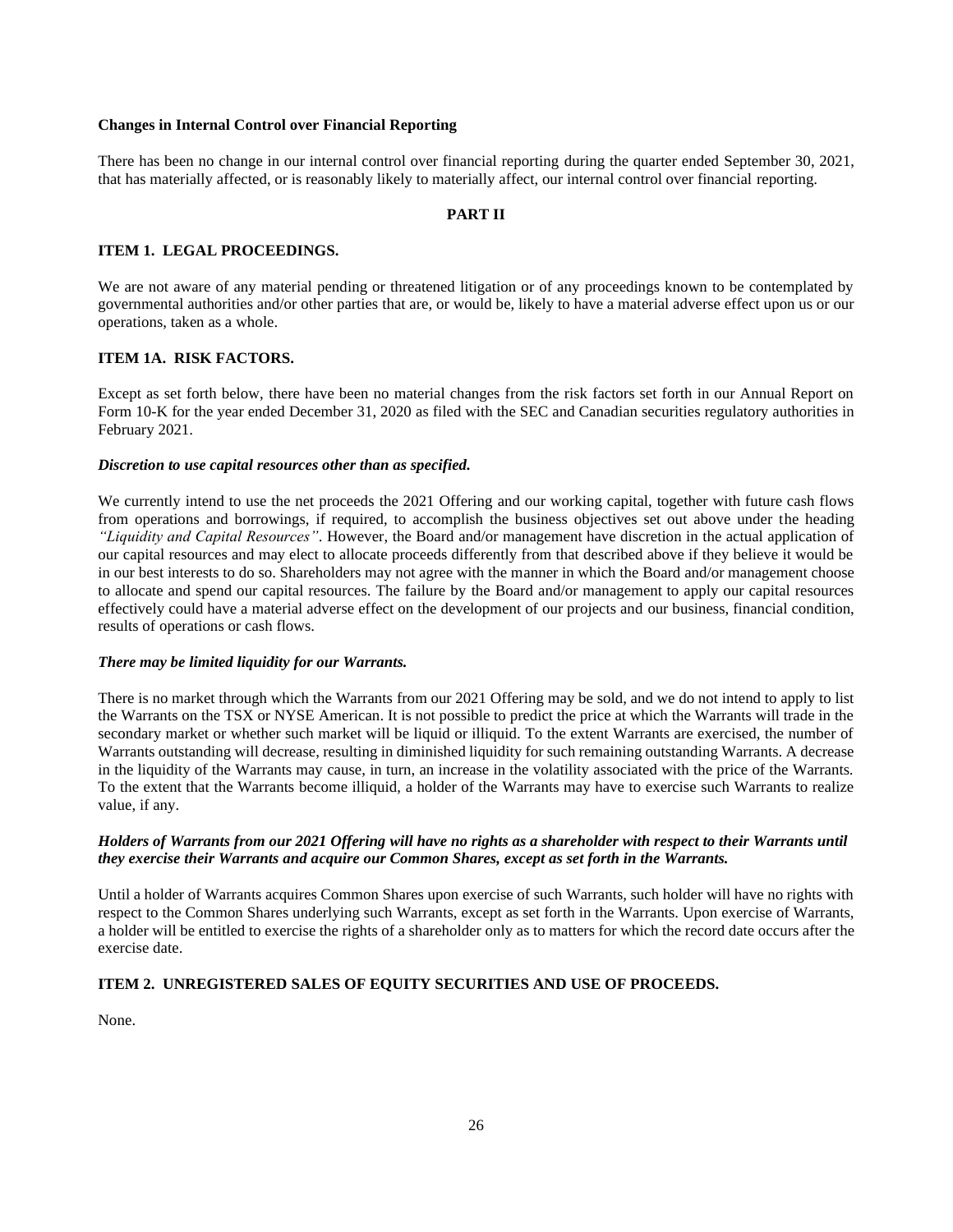# <span id="page-26-0"></span>**ITEM 3. DEFAULTS UPON SENIOR SECURITIES.**

None.

# <span id="page-26-1"></span>**ITEM 4. MINE SAFETY DISCLOSURE.**

We consider health, safety and environmental stewardship to be a core value for us.

Pursuant to Section 1503(a) of the United States *Dodd-Frank Wall Street Reform and Consumer Protection Act of 2011* (the "Dodd-Frank Act"), issuers that are operators, or that have a subsidiary that is an operator, of a coal or other mine in the United States are required to disclose in their periodic reports filed with the SEC information regarding specified health and safety violations, orders and citations, related assessments and legal actions, and mining-related fatalities under the regulation of the Federal Mine Safety and Health Administration ("MSHA") under the *United States Federal Mine Safety and Health Act of 1977* (the "Mine Act"). During the three and nine months ended September 30, 2021, we had no U.S. properties subject to regulation by the MSHA under the Mine Act and consequently no disclosure is required under Section 1503(a) of the Dodd-Frank Act.

# <span id="page-26-2"></span>**ITEM 5. OTHER INFORMATION.**

None.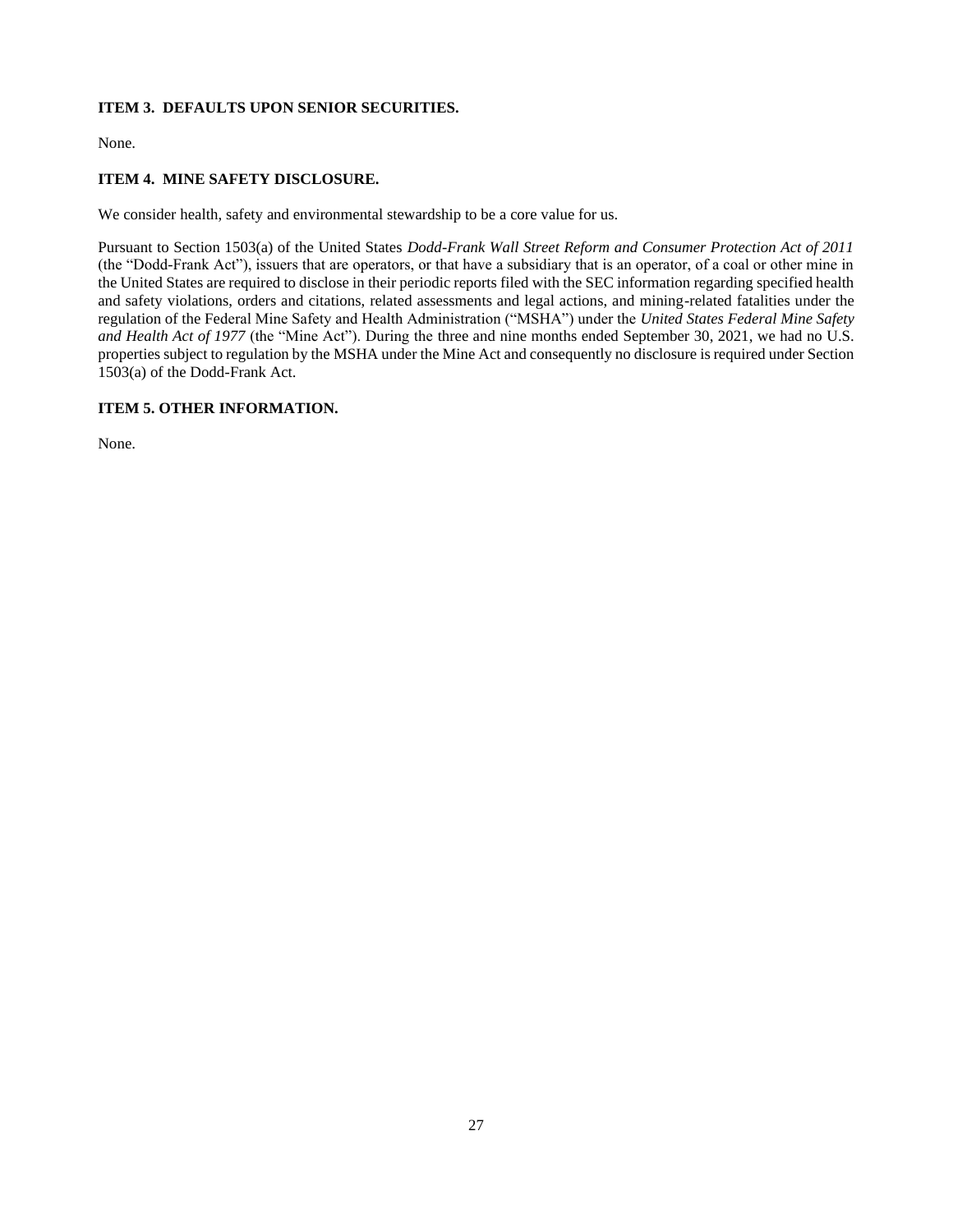# **ITEM 6. EXHIBITS.**

### *Exhibits*

<span id="page-27-0"></span>The following exhibits are filed as part of this report:

| <b>Exhibit</b>         |                                                                                                                                                                                                                                             |
|------------------------|---------------------------------------------------------------------------------------------------------------------------------------------------------------------------------------------------------------------------------------------|
| <b>Number</b>          | <b>Description</b>                                                                                                                                                                                                                          |
| 3.01                   | Certificate of Continuation, previously filed as Exhibit 3.1 to the Corporation's Form 8-K filed with the<br>Commission on June 12, 2013 and incorporated by reference herein (File No. 1-9025)                                             |
| 3.02                   | Notice of Articles, previously filed as Exhibit 3.2 to the Corporation's Form 8-K filed with the Commission on<br>June 12, 2013 and incorporated herein by reference (File No. 1-9025)                                                      |
| 3.03                   | Articles, previously filed as Exhibit 3.3 to the Corporation's Form 8-K filed with the Commission on June 12, 2013<br>and incorporated herein by reference (File No. 1-9025)                                                                |
| 4.01                   | Form of Warrants previously filed as Exhibit 4.1 to the Corporation's Form 8-K filed with the Commission on<br>July 12, 2021 and incorporated by reference herein (File No. 1-9025)                                                         |
| 4.02                   | Form of Underwriters Warrants previously filed as Exhibit 4.2 to the Corporation's Form 8-K filed with the<br>Commission on July 12, 2021 and incorporated by reference herein (File No. 1-9025)                                            |
| 10.01                  | Amended and Restated Underwriting Agreement previously filed as Exhibit 1.1 to the Corporation's Form 8-K<br>filed with the Commission on July 12, 2021 and incorporated by reference herein (File No. 1-9025)                              |
| $31.1*$                | Certification of Chief Executive Officer pursuant to Rule 13a-14(a) under the Securities Exchange Act of 1934, as<br>amended                                                                                                                |
| $31.2*$                | Certification of Chief Financial Officer pursuant to Rule 13a-14(a) under the Securities Exchange Act of 1934, as<br>amended                                                                                                                |
| $32.1*$                | Certification of Chief Executive Officer pursuant to 18 U.S.C. Section 1350, as adopted pursuant to Section 906 of<br>the Sarbanes-Oxley Act of 2002                                                                                        |
| $32.2*$                | Certification of Chief Financial Officer pursuant to 18 U.S.C. Section 1350, as adopted pursuant to Section 906 of<br>the Sarbanes-Oxley Act of 2002                                                                                        |
| 101.INS <sup>(1)</sup> | XBRL Instance Document – the instance document does not appear in the Interactive Data File because its XBRL<br>tags are embedded within the Inline XBRL document.                                                                          |
| 101.SCH <sup>(1)</sup> | <b>XBRL Taxonomy Extension – Schema</b>                                                                                                                                                                                                     |
| 101.CAL <sup>(1)</sup> | <b>XBRL Taxonomy Extension - Calculations</b>                                                                                                                                                                                               |
| 101.DEF <sup>(1)</sup> | <b>XBRL Taxonomy Extension - Definitions</b>                                                                                                                                                                                                |
| 101.LAB <sup>(1)</sup> | <b>XBRL Taxonomy Extension - Labels</b>                                                                                                                                                                                                     |
| $101.PRE^{(1)}$<br>104 | <b>XBRL Taxonomy Extension - Presentations</b><br>Cover Page Interactive Data File—the cover page interactive data file does not appear in the Interactive Data File<br>because its XBRL tags are embedded within the Inline XBRL document. |

\* - Filed herewith

<sup>(1)</sup> Submitted electronically herewith. Attached as Exhibit 101 to this report are the following formatted in XBRL (Extensible Business Reporting Language): (i) Condensed Consolidated Statements of Income/(Loss) for the three and nine months ended September 30, 2021 and 2020, (ii) Condensed Consolidated Balance Sheets at September 30, 2021 and December 31, 2020, (iii) Condensed Consolidated Statements of Cash Flows for the nine months ended September 30, 2021 and 2020, and (iv) Notes to Condensed Consolidated Financial Statements.